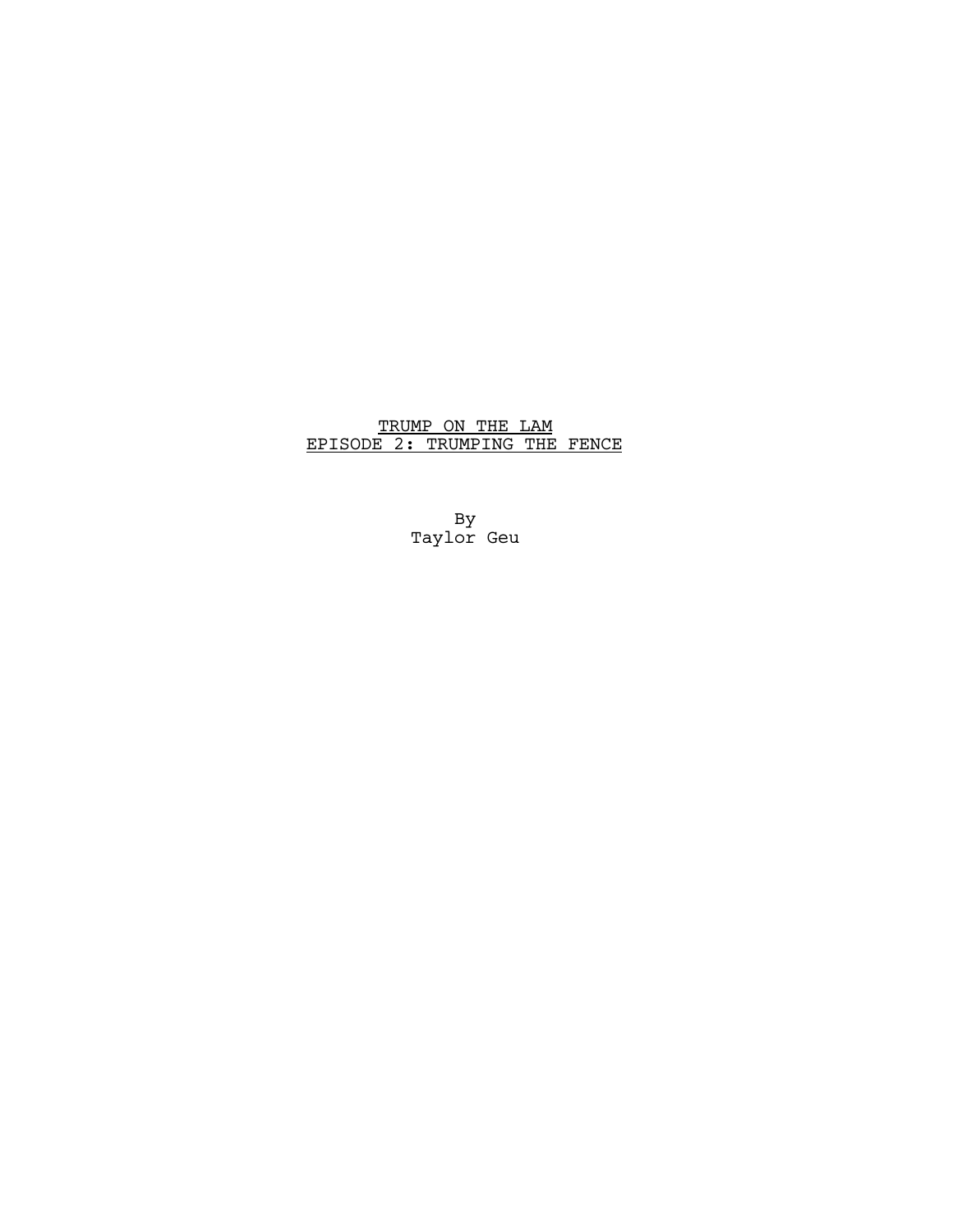### EXT. MEXICAN WALL - DAY

The Border Wall is made of gold. Gold-plated concrete, glittering razor wire, each panel imprinted with the Great Seal of the United States. It stretches from horizon to horizon, a thin gold line racing along the desert rocks.

A clump of PRESS sits on folding chairs, shielding their eyes from the wall's golden gleam. At their head is DONALD TRUMP, eyes shaded by a cap reading "Made America Great Again!" He leans on the pulpit, struggles to stop himself from panting in the heat. His bronzer has begun to run. The Trump CLAN sits next to him, watching him with trepidatious pride.

**TRUMP** 

Three months ago, Crooked Hilary said this wall would never be built, but nobody believed her. They knew, in their hearts, they knew that not only could I make it. (he spreads his arms) I could make it golden! This monument to American Patriotism is merely a signpost on the way to prosperity and strength. (He takes a bottle of champagne from the podium and walks to the wall.) God Bless America!

He smashes the bottle on the wall. Polite applause as he returns to the podium.

> TRUMP (CONT'D) I will now accept questions from the press.

A REPORTER stands, opens her mouth, but is cut off by an ominous creaking. Everyone turns to the wall. The champagnewet panel begins to bend slowly away, dragging the rest of the wall with it...

We watch as the entire wall topples, the collapse traveling down its length into the distance.

Trump stands stunned. He slowly turns to the journalists, eyes darting from face to face. Finally, he smiles.

> TRUMP (CONT'D) I just created two million jobs. You're welcome.

Melania pulls a flask from her purse and begins chugging.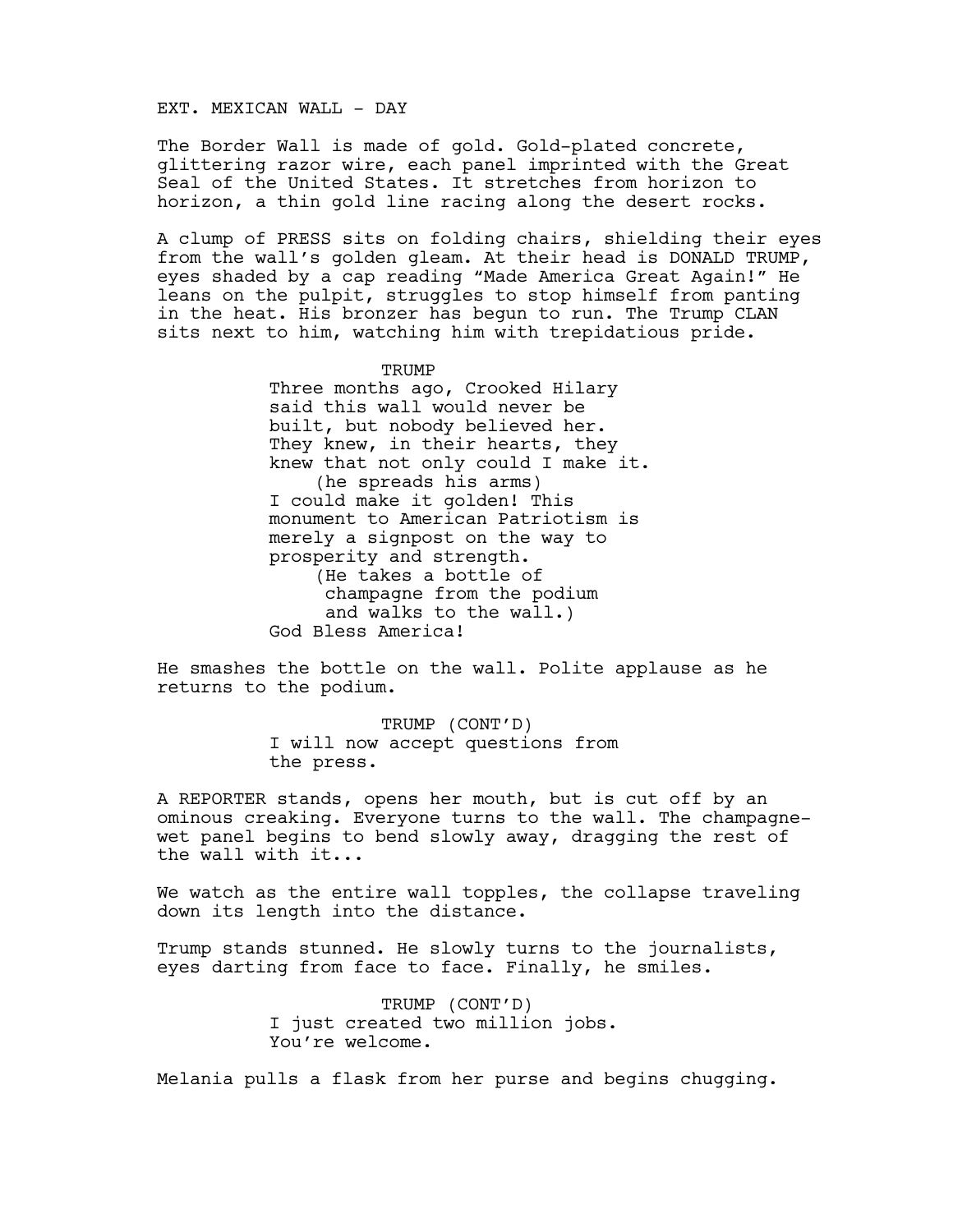BO (V.O.) Well, *we* didn't know who he was of course, he didn't have the hair or a suit or the makeup so he just looked like some gringo grampa.

INT. TRUCK STOP - DAY

The inside of the truck stop is two domes melded together like bubbles. We move towards the information kiosk where two ATTENDANTS stand. CARLITO, bulky and round like a full-back, and BO, whose muscular form lacks hard angles. They're dressed in a black polos and slacks, the truck stop's logo patched above their breasts.

Bo's narrating with the excitement of someone who hasn't had a story to tell for a long, long time.

They look up to find Donald Trump in his sweats and a "Made America Great Again" hat. He leans into the counter, a little too aggressive, hands splayed. His mouth moves though we cannot hear his voice.

> BO (V.O.) But yeah he came up to us asking if we would tell him when his bus came and we lied and said yeah, cuz otherwise there'd be an argument and I had a migraine.

Carlito stares at Trump.

BO (V.O.) Well Carlito, he immediately picks up who it is, because of the hands.

His eyes glance down to Trump's beautiful, feminine hands.

BO (V.O.) They were, like, super, super tiny and he moisturizes so they're the softest.

They nod to Trump who retreats. Carlito continues to stare for a moment then walks out. He follows Trump to the magazine rack, veins already popping across his head and neck. He taps Trump on the shoulder. Trump turns to him.

Once again Bo voices them. Not their exact words but the spirit of them.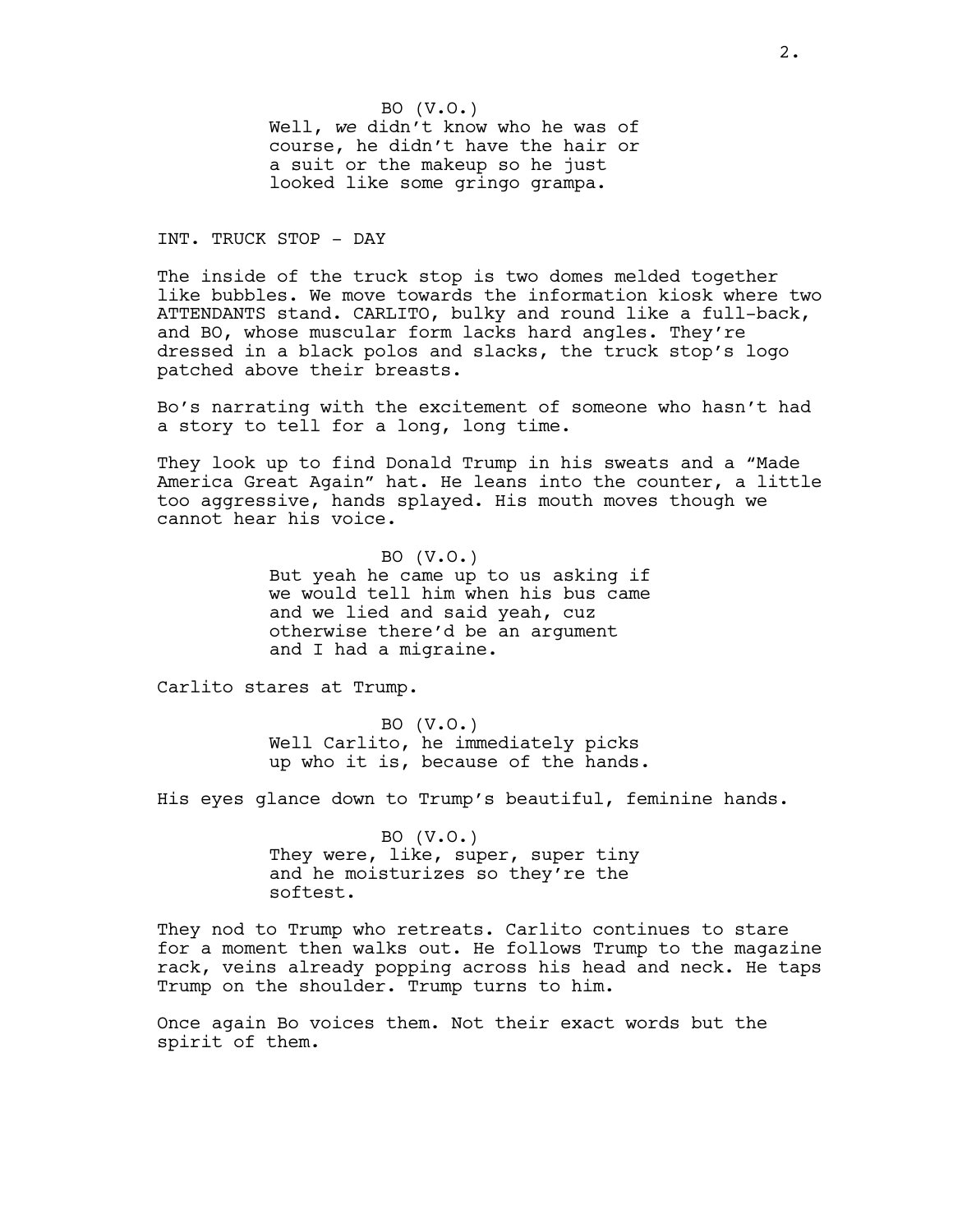BO (V.O.) And Carlito goes up and says. "Hey, hey man: You Donald Trump?" And Trump's like shaking his head a little going "No, no." "Really? Cause you sound like him. And you look like him." And Trump just tells him he doesn't want no trouble and for a moment Carlito looks like he might be doubting himself like: Look at this sad old man, why am I scaring him? But then Trump says the one thing he shouldn't've. HE said "Huge" you know, like a cow in heat he says "HYUUUUGE" And we knew.

Carlito unbuckles his belt, pulls it from his pants and begins whipping Trump with it. Trump covers his face, but his hands are too small to protect himself. He runs, and soon everyone in the truck stop is looking up, as Carlito screams.

> BO (V.O.) And Carlito is just screaming over and over "You're Donald Trump! You're Donald Trump!" And everyone realizes, holy shit he is? And soon, even me, we all rush at him!

Sure enough, every person in the store charges, screaming and yelling, piling over shelves and aisles. Trump grabs a DVD rack and begins to swing it wildly, trying to keep them back as he moves to the exit. He's screaming at the crowd, ducking pelted drinks and knickknacks.

> BO (V.O.) It was mad, man. But this anger and grief and fear and just tiredness was suddenly alive in me, like the Holy Ghost pushing me to get him, to... to make things better.

A bottle connects with Trump's head.

Black out.

INT. TRUCK STOP - PRESENT DAY.

Bo stares into the camera, smiling. Her head is bandaged, she has a black eye, but she radiates happiness.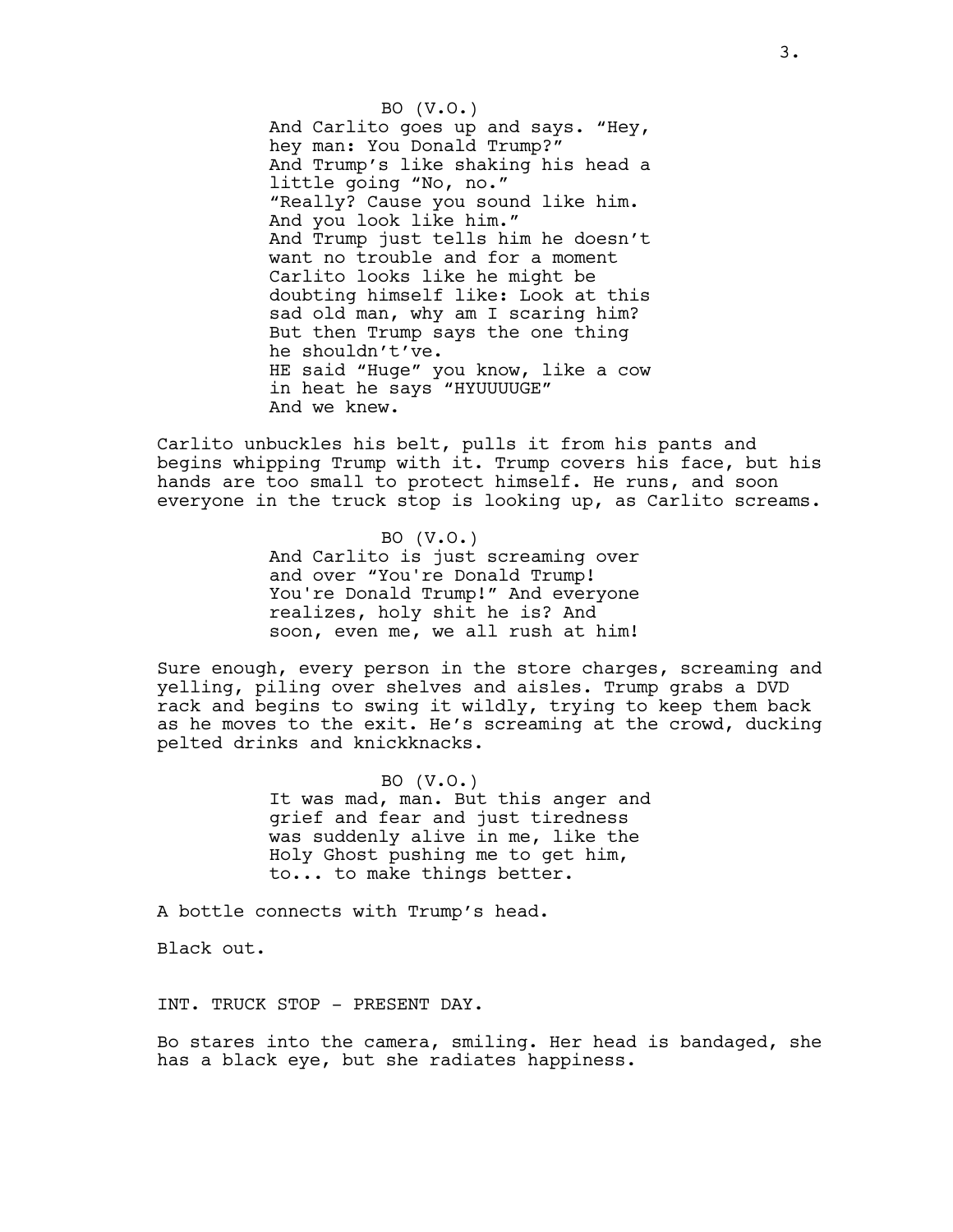BO (V.O.) But he got away.

Beat. Cut to her audience: The Canadians, Driver and Javert. JAvert wears a bandage on the tip of his nose.

He sucks on a blue smoothie. The Driver sighs.

DRIVER

He got away?

BO

Yep.

DRIVER

How?

BO Dunno, I was in the back. I just heard the glass break.

They all look to the broken glass doors, a shattered panel covered by a sheet of paper. Javert clutches his head.

JAVERT

Fuck!

BO I'm sorry.

JAVERT No not you... Brain freeze/ *fuck*.

DRIVER And you just let him go?

BO

Oh yeah.

DRIVER

Why?

BO Because the dumbass ran into the desert inna track suit. Motherfucker is deeeaaaaad.

EXT. THE SONORAN DESERT - DAY

The sky is blue, the desert yellow, and where the blue and yellow meet is the little white figure of Donald Trump. He's become slimy with sweat, legs scratched from climbing through scrub grass.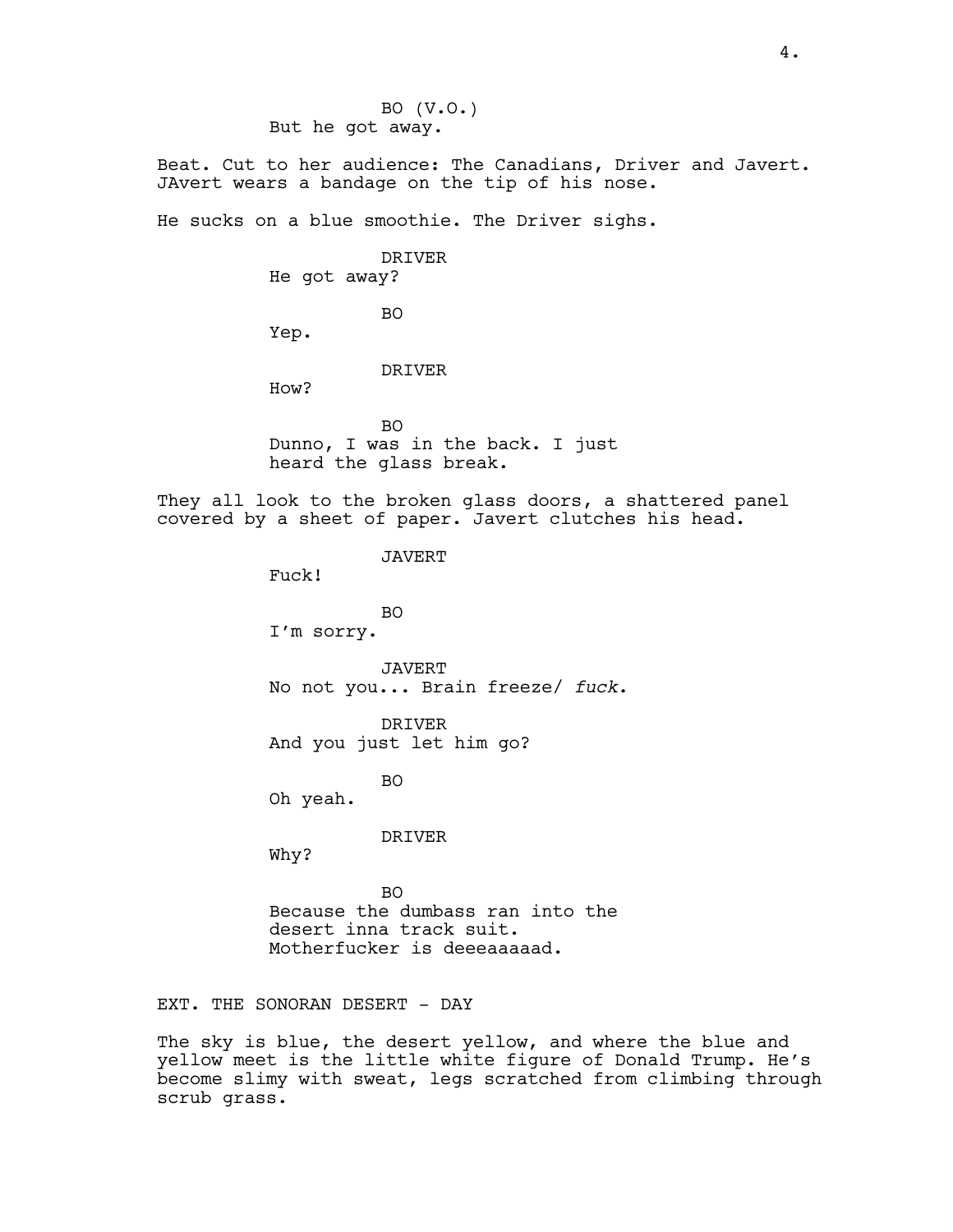He takes off his hat, flicks sweat from his brow. Replaces the hat, and his face is hidden in shade. Beneath his deathly wheezes, he's singing.

> TRUMP Enemies, of Freedom, Face the Music something something, President Donald Trump knows how to make America Great Deal from Strength or President Trump knows America Enemies Donald Trump.

He may be dying. He looks at the sky, sees buzzards circling.

TRUMP (CONT'D) (defiant) YOU'RE FIRED

The birds give no shits. Trump stumbles and trips into the sage. He closes his eyes.

> TRUMP (CONT'D) Daddy, help.

And he's still.

Long, long silence. The grind of tires on gravel. They grow louder, then stop.

Beat. Car doors open, slam. Foot steps, enter feet wearing flip flops and tube socks. They walk away. Beat. They return accompanied by a pair of hiking boots and a pair of Crocs. The feet circle Trump. Beat, the boot and flip-flop legs bend, and hands grab Trump by the arm pits and legs. They carry him away as Crocs retrieves his hat.

EXT. PICK UP BED - DAY

A cat meows. Trump moans. He's in a pickup bed. Literally. Someone has put a mattress in the back of this pickup, its springs creaking with every bump in the road.

There are two other people in the pickup. TYLER, chubby man in aviator sunglasses. His body greasy from a coat of sunscreen he is already re-applying.

The other is a woman, SANA, maybe early thirties in a sun bonnet and Under Armor. She wears pink slatted glasses, and fiddles with a near shattered iPhone. Tattoos peek from her collar and sleeves like plumes of smoke. She wears a pair of ripped tights and Crocs.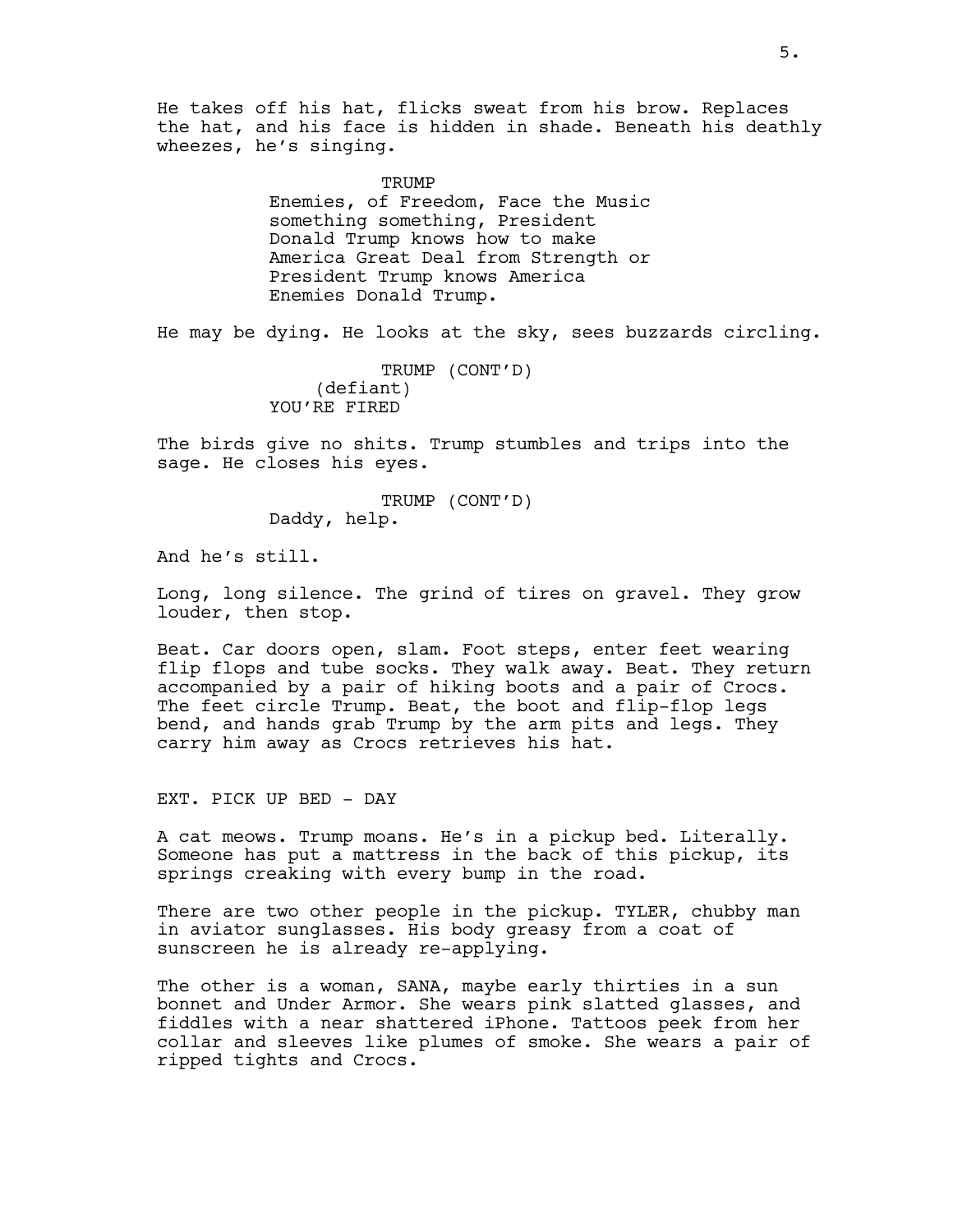Next to her is a tied down box. It mrowls sadly, and a paw sticks out to bat the woman's thigh.

Behind all of them is a dust cloud kicked up by the tires.

Tyler leans forward with a damp cloth, rubs it across Trump's chest. The old man smiles, the cloth trails father south.

Trump's eyes snap open and he looks down.

He's naked. Trump attempts to sit up. Both he and the mattress are kept in place by truck ties.

The cloth asexually mops down his left leg.

TRUMP (groggily) The fuck you doing?

# TYLER

You live!

Sana looks up from her phone smiling.

SANA (shouting) He's awake! (She leans forward over Trump, raps on the cab window.) He's awake!

Groggily Trump reaches up to undo a tie.

TYLER Easy friend! Easy!

**TRUMP** Don't touch me!

Tyler leans back, shows his palms. Trump undoes the ties and sits up.

> SANA Be careful, you lost a lot of liquids.

Trump attempts to stand but only succeeds in face-planting into the truck bed. He scrambles to his feet again, runs to the back of the truck and leaps out. Tyler and Sana are able to grab him by his legs, leaving him dangling from the back of the truck. He coughs, choking on dust and exhaust. He flails weakly.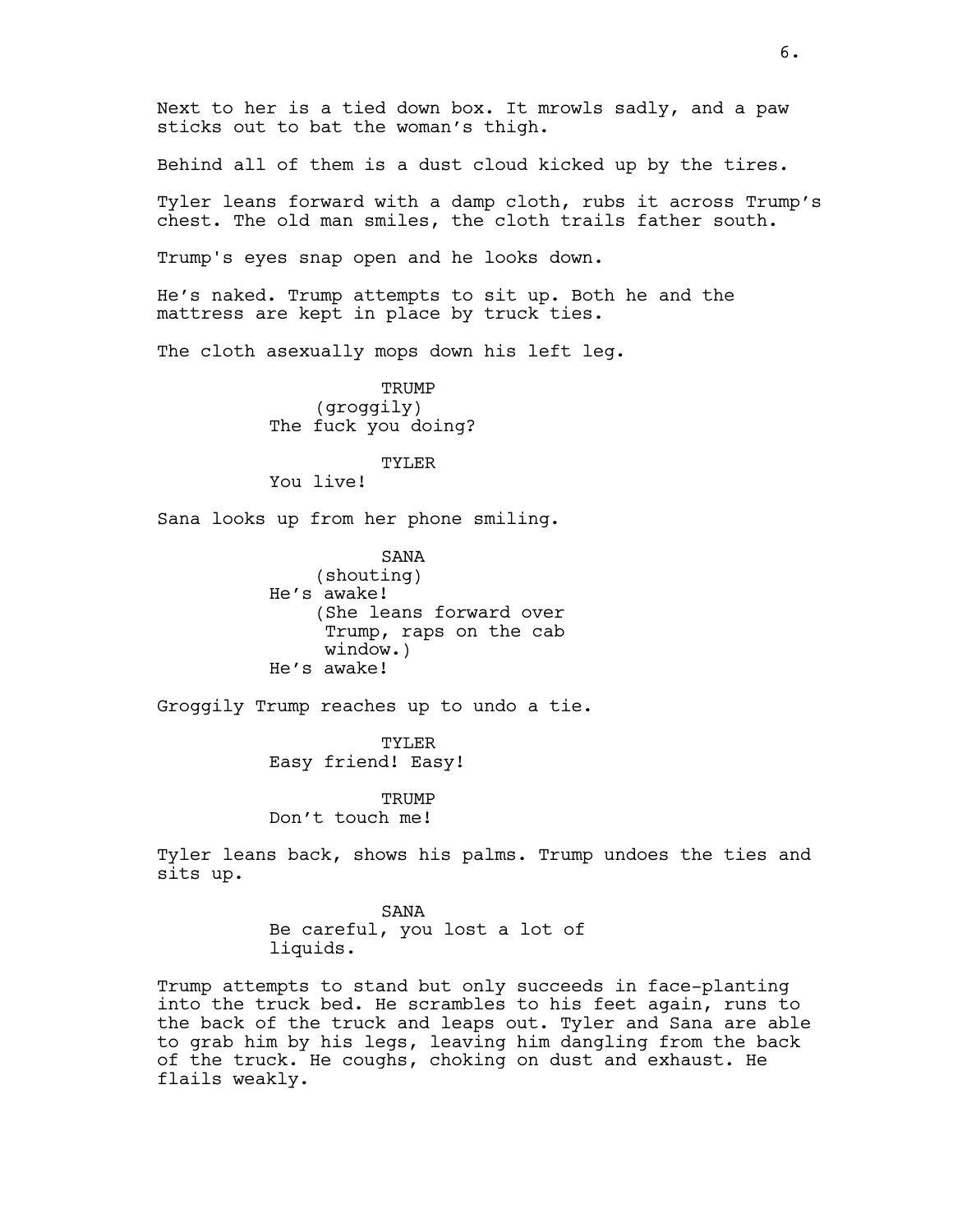The car stops, and Trump is able to squirm from their grasps, jumping from the truck, he lands on his back. He crawls a few paces before turning around, snarling.

> TRUMP I'm nobody's toy! Stay away or I'll hit you in the face! With my/ fists!

*Fwump.* Trump's track suit is tossed to his chest. Trump clutches it and looks up. Both Tyler and Sana stand in the pickup bed, hands in the air.

> TYLER We aren't Militia! (Pause.) You're safe, we aren't Militia!

SANA No swastikas or anything!

TYLER Not even a Confederate flag. (Beat.) You're safe friend.

The truck doors open. From the driver's side comes a muscular, epicene woman, head shaved. She wears long cargo pants and an olive long sleeve shirt.

### GRIBLEY

The hell you doing jumping out of a moving truck naked, dumbass?

#### **TRUMP**

Your mook over their was rubbing my body for some nasty business. Nasty, nastiness I'm sure, I can tell he wants this body.

### TYLER

I don't want to hurt your feelings, but you're 70.

#### TRUMP

And yet I've had the most beautiful women alive. At/ my age too! It's impressive. I'll tell you that.

### **GRIBLEY**

You were suffering heatstroke. We needed to cool you down.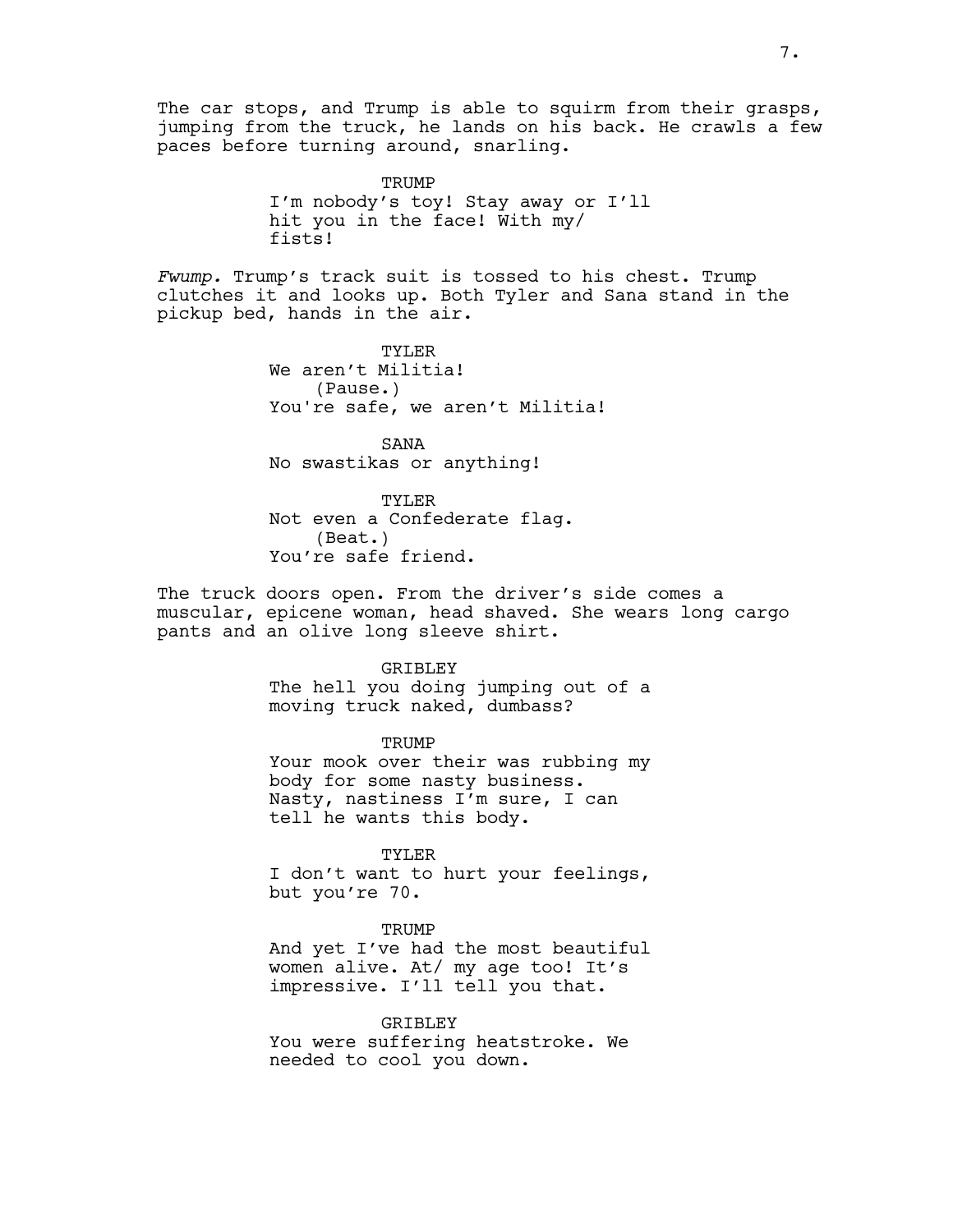TRUMP So you fondle my nipples.

TYLER So I wiped you down with a wet cloth with my eyes closed.

**GRIBLEY** 

You were wearing a *sweat suit* in *Arizona*. You would have died otherwise and you have them now so PUT YOUR PANTS ON.

Beat. Trump stands up and begins to put his pants on.

**TRUMP** And the hat?

It's tossed to him by Tyler. He places it back on his head.

GRIBLEY You're welcome.

**TRUMP** 

Yeah, yeah, thank you for tying me down naked in the back of a pickup truck.

The truck's passenger side door opens. The man, MICHEAL, is chubby, but it's clear that beneath his belly is a slab of muscle. His general bearing feels Wrestlemania, from the longs dark hair to the mutton chops. He shields his eyes with a map, waves.

> MICHEAL We calm then? GRIBLEY Not really. MICHEAL That's fine. (He turns to Trump.) Has anyone introduced themselves? **TRUMP**

I was just heading out.

MICHEAL Really? Where to brother?

**TRUMP** 

Mexico.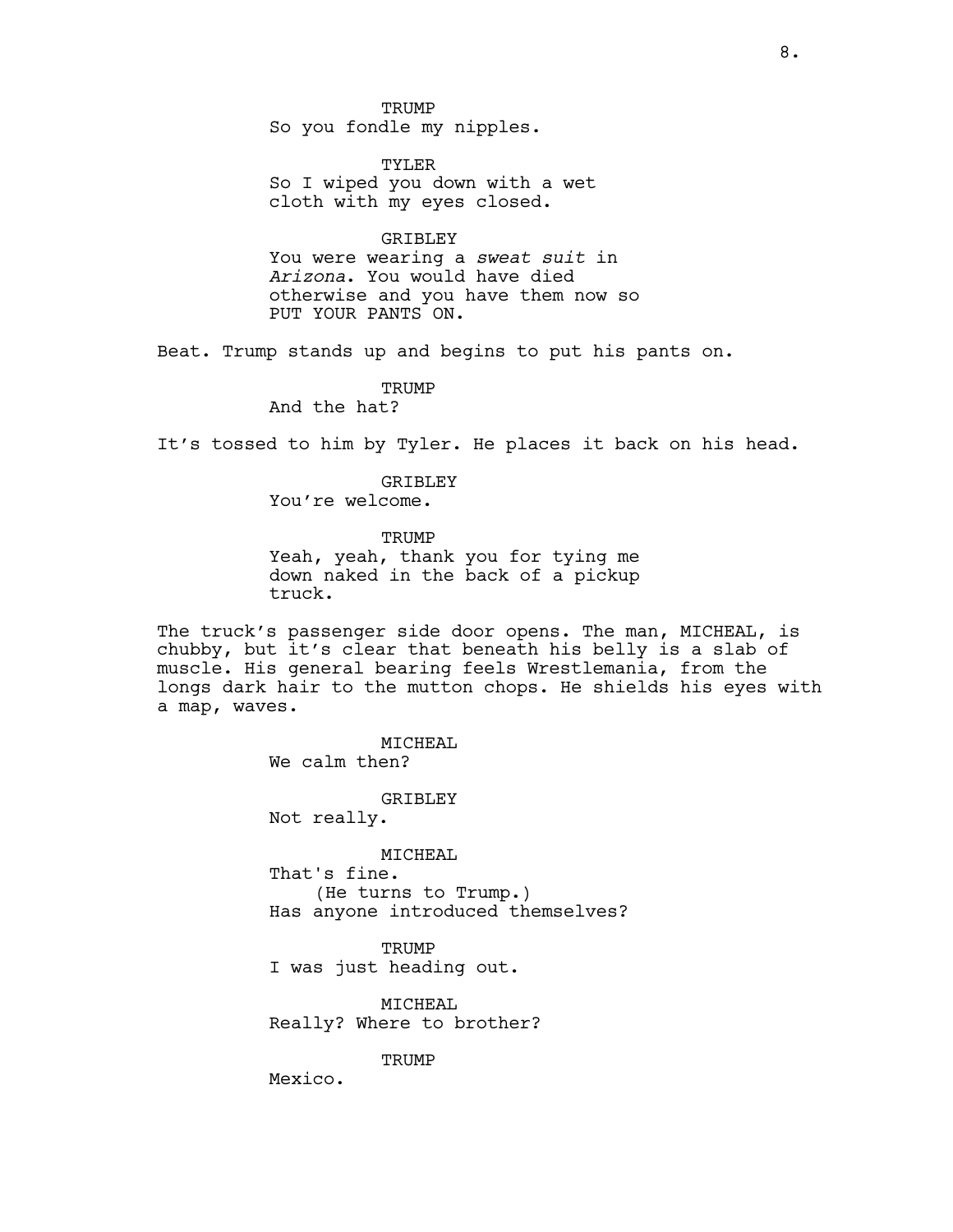MICHEAL Small world, looks like we're all crossing the Welcome Mat.

TRUMP

The what?

MICHEAL

You know... (He holds his hand up, makes a creaking noise and the hand slowly flattens with him making a crash noise.) The Mexican Welcome Mat.

**TRUMP** 

Oh.

MICHEAL

So, maybe we share a destination. Where in Mexico you heading?

**TRUMP** 

Oh it's all pretty much the same isn't it? Tacos and deserts and mariachi, anyplace will do.

Tyler snorts in the pickup. Sits down.

#### MICHEAL

There's quite the difference between Puerto Vallarta and Acapulco, my friend.

TRUMP

I know that. Jesus no one in this country can take a joke.

GRIBLEY Micheal, just let him go. He doesn't want to be here, I'm not sure *I* want him here.

MICHEAL

Grib-dawg-

GRIBLEY

Gribley.

MICHEAL Gribs-to-the-lee, please hon. We need to help each other, we're all we got these days. (MORE)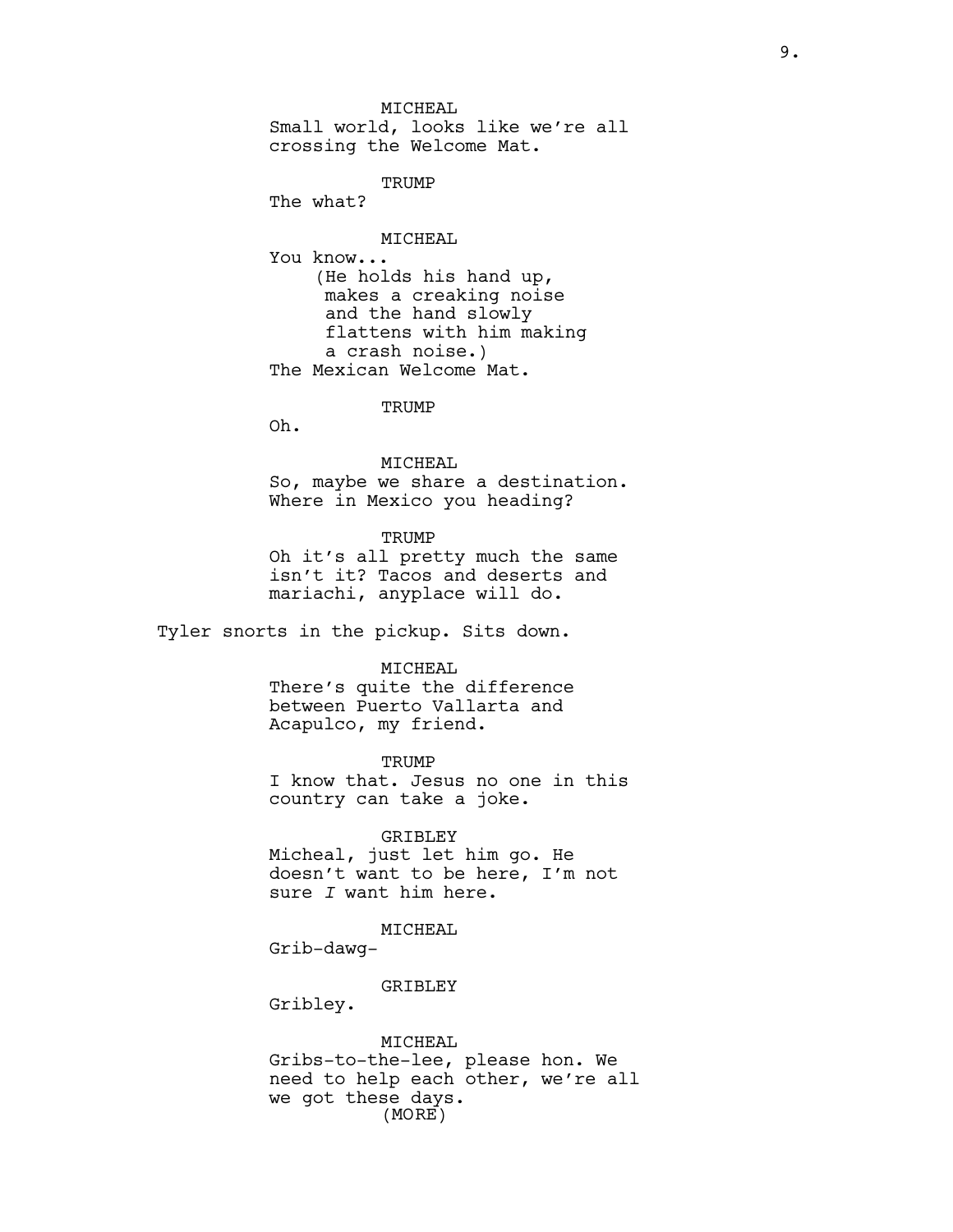**TRUMP** Cross into Mexico.

MICHEAL How are you going to dodge the Neo-Nazis roaming the desert?

#### TRUMP

Well/ I'll

### MICHEAL

After that you'll have to cross a border patrolled by the Mexican army, complete with American drone supplements. Cross the Mat and you'll find two types of people: People who want to give you a shitty job, and people who want to *force you* into a shitty job. So I see it this way: you, an old gringo suffering heatstroke, can trek through the desert, avoid getting shot by professional or hobbyist killers-

GRIBLEY And a fine "fuck you" back, Mike.

MICHEAL And then play the great "slave slash job lottery" or

(Points to the truck.) Hop back in the truck. And we'll help each other out, probably not die.

**TRUMP** "Probably" the best you have?

MICHEAL

Certainty is in short supply, brother.

Beat. A caw. The vultures are circling Trump again. He glances at them, then the rocky desert brush ahead. He gives a Clint Eastwood grumble, then walks to the tuck. Micheal smiles and stretches his hand out for a shake.

> MICHEAL (CONT'D) Welcome aboard!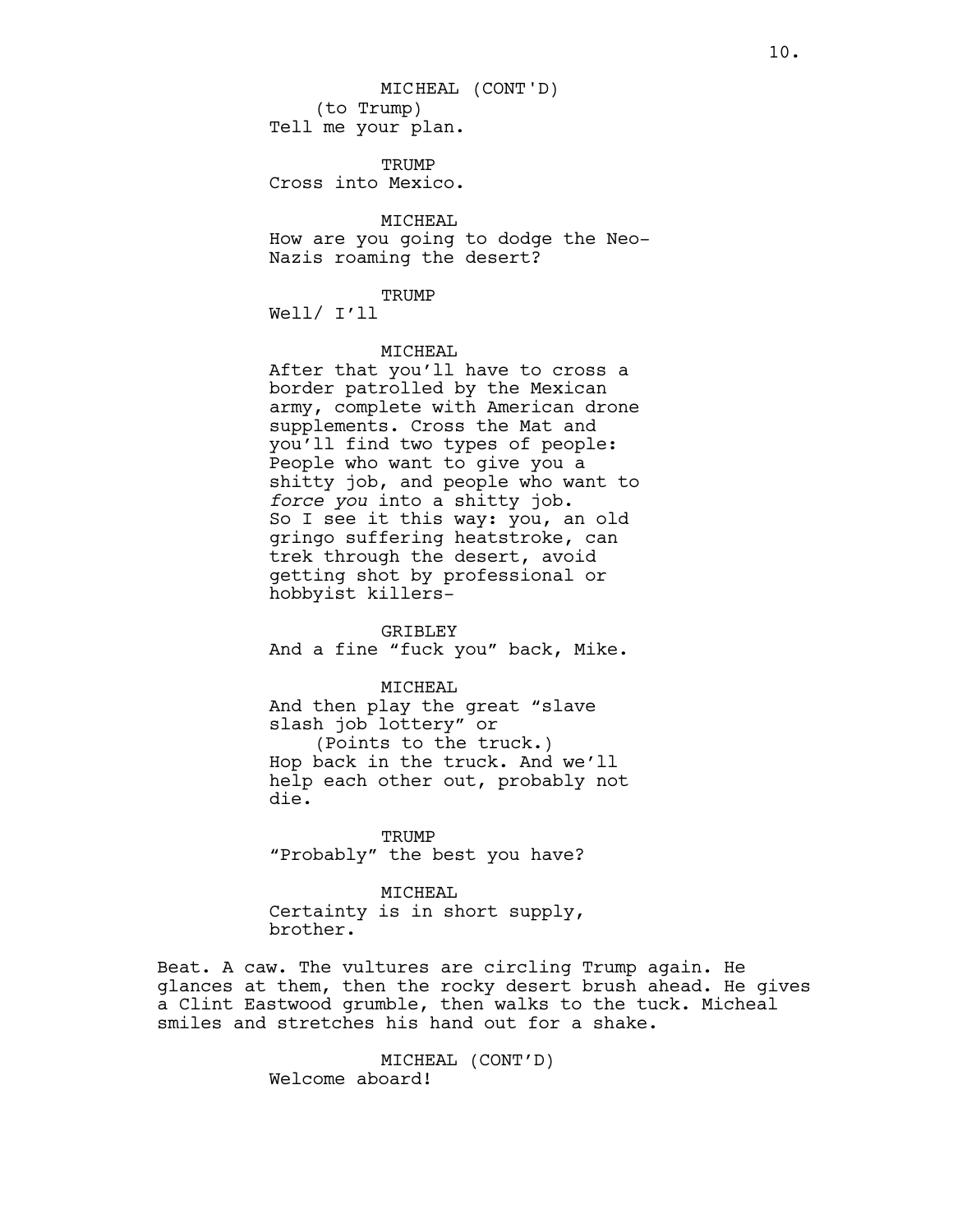**TRUMP** (Passing.) I don't shake hands.

Micheal gives a good natured shrug.

### MICHEAL

You wanna switch places, Ty?

Tyler opens the back of the truck, helps Trump flop in.

TYLER

I'm good Mi.

MICHEAL Well let me know.

TYLER

I will Mi.

MICHEAL Okay, if you're sure. Love you.

TYLER Love you too.

With Trump leaning against the cab of the truck, Tyler yanks closed the tailgate. Sana sticks her finger into the cat carrier, soothing.

SANA

You're a good boy Sim-Sam, you're okay, you're fine boy. (smiles at Trump) Welcome to the band. My names' Sana, he's Tyler.

**TRUMP** That's fine.

Beat.

SANA And who are you?

TRUMP Name's- Fred. Fred Gould.

SANA That's awesome! You sound like some rock guy from the 80s.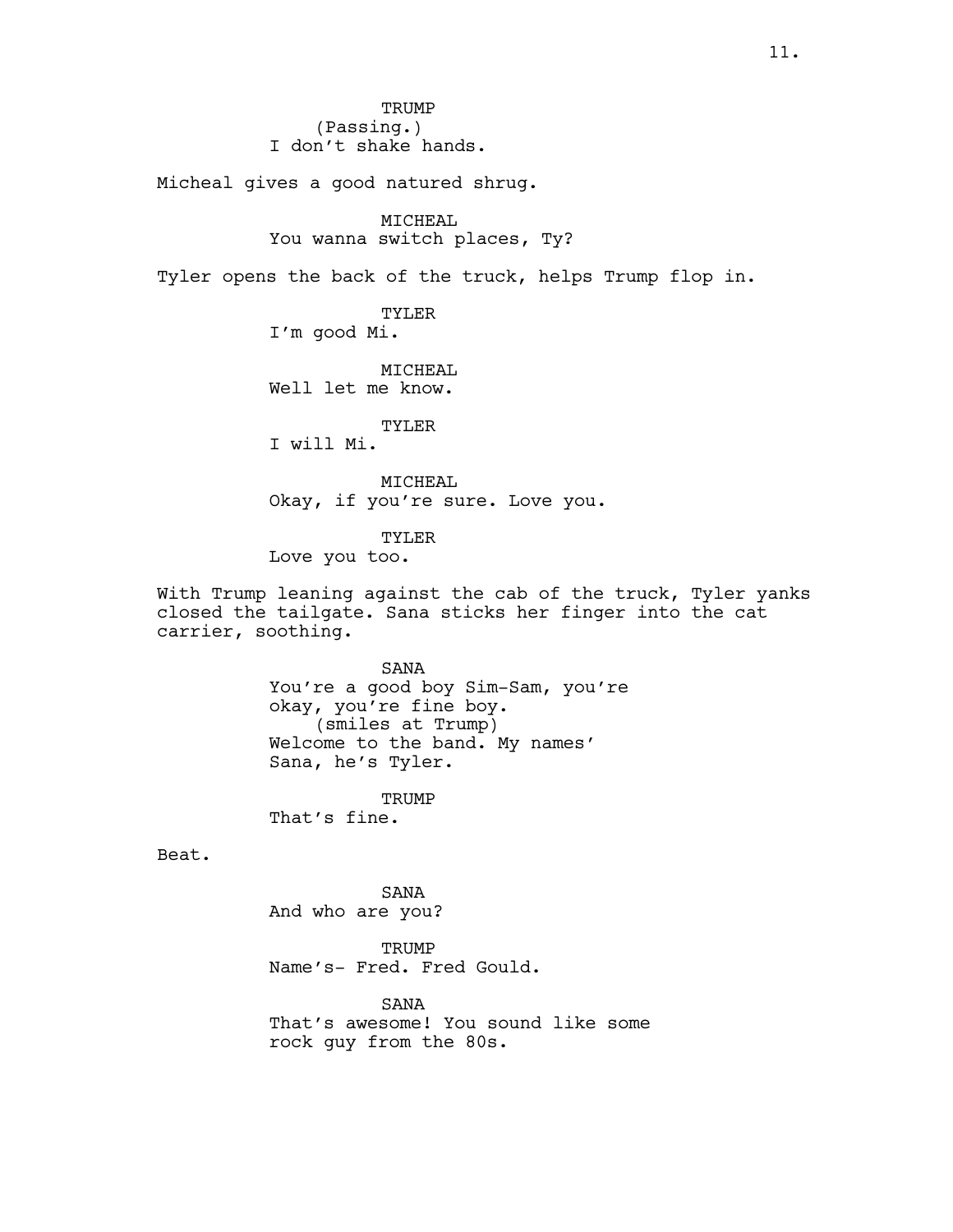**TRUMP** 

The 80s were a fabulous time weren't they? Wonderful time, Reagan knocked it out of the park.

TYLER You could say that, I guess. (Beat.) Anyone tell you sound a little like Donald Trump?

Beat.

**TRUMP** 

All the time! All the time they look at me, say, "You know you could be Donald Trump" And I try to be humble, "Thank you for the kind words" and all that, but I'm very proud that people make that connection. (Beat.) You look a bit like that fat guy-Chris Farley.

Beat.

TYLER

Thanks.

EXT. SONORAN DESERT - NIGHT

The truck shudders its way through valleys and foothills. In the back of the truck Donald Trump's face is lit by the thinning light of Sana's cellphone. Screen cracked, the phone's light has scars of dimness, one such scar cuts Trump's face from ear to chin. Six hours of a ride, and he is still cranky.

Tyler and Sana lean over the phone watching a video, a compilation of HILARIOUS VINES. Tyler is in hysterics, while Sana snickers at his reaction.

> TYLER Oh my GOD! SANA Yeah. TYLER I love Corgis!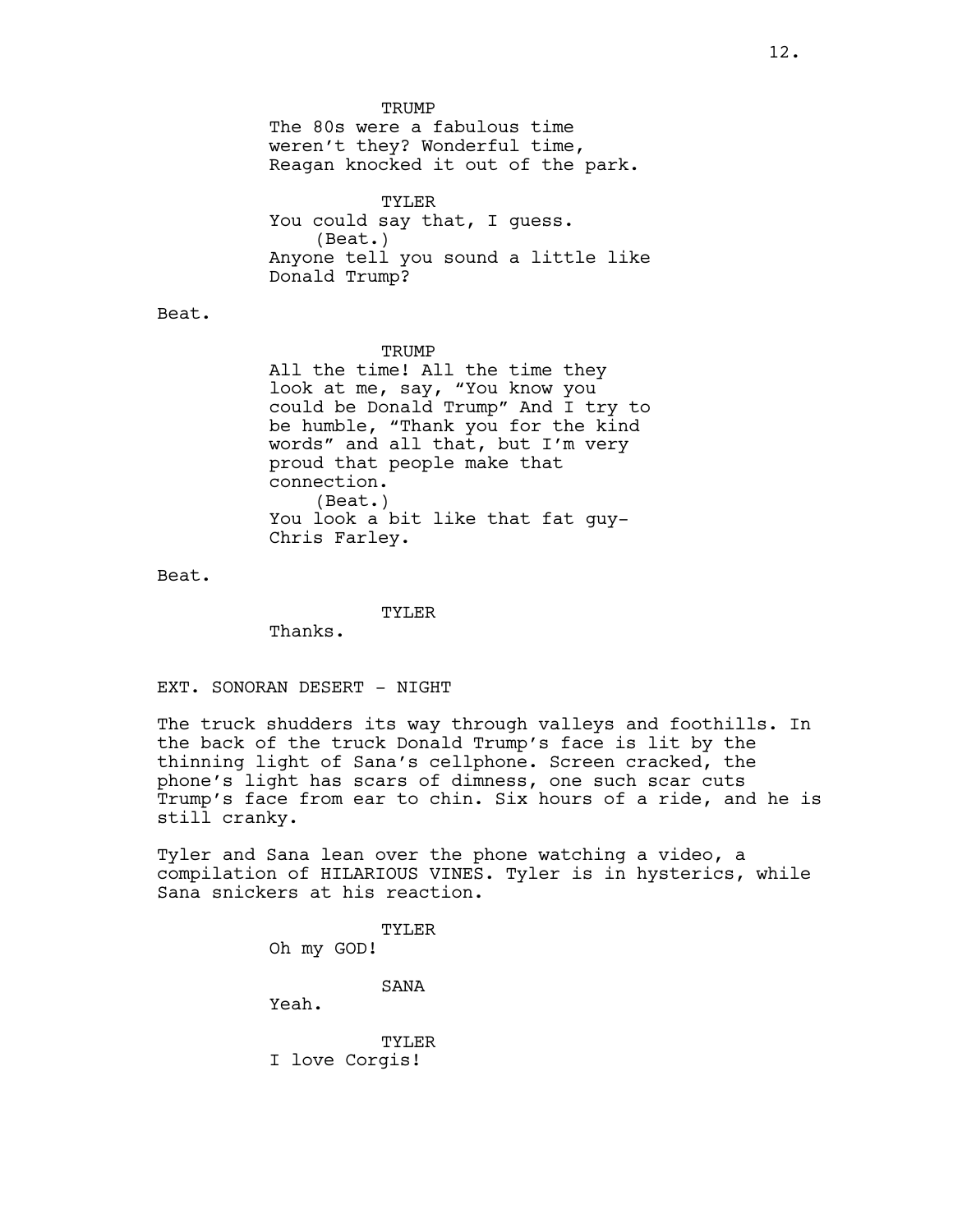SANA They're like the perfect dog.

TYLER If Mike wasn't/ allergic

The cab window cracks open, Mike sticks his face to it.

MICHEAL We got Militia!

The truck slows down, and with it the radio grows louder.

RADIO A Roger that good buddy, we're sweeping the zone now.

RADIO B You see any zoggers, let me know yeah? I got some Doc Martins need breaking in.

RADIO A Fucking A you bastard, you know how that shit freaks me out, keep it at home.

RADIO B (singing with an irish brogue) "You take the high road and I'll take the low road and I'll be bagging zoggers before thee!"

As they banter the emigrants get moving. Tyler and Sana grab two duffle bags and vault over the truck's side. Sana reaches back and grabs her cat box.

The front truck doors open wide, and Mike and Gribley bolt out. Mike has clutched to his chest a ham radio, the Militiamen's voices crackling.

Trump doesn't move. He checks the empty cab, engine still running, lights on from the open doors.

Keys in the ignition.

GRIBLEY Fred! FRED!

Trump has forgotten his name is Fred, so begins testing the cab window to see if he can squirm through into the cab.

A hand grabs his shoulders. Gribley spins him around.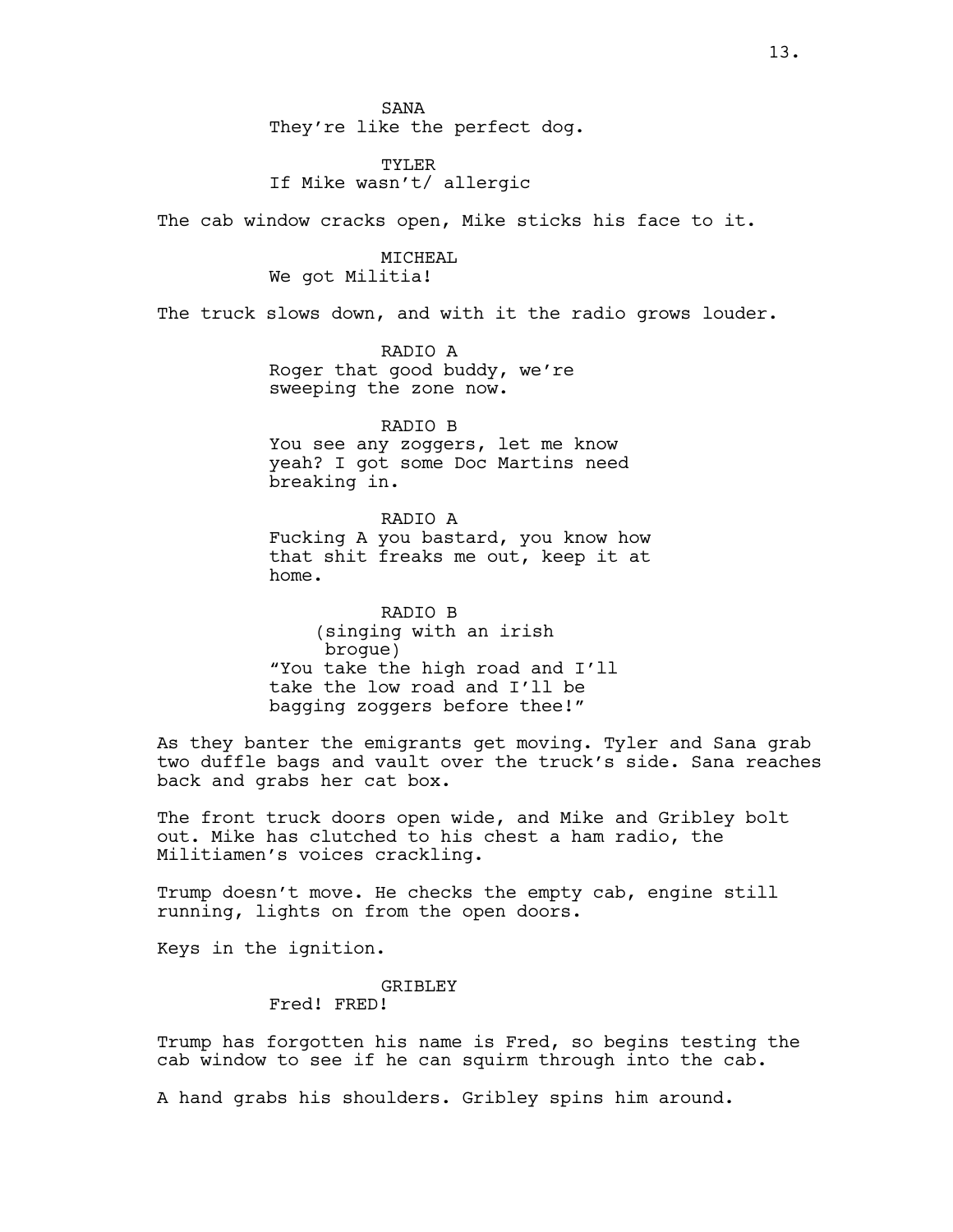# TRUMP Don't touch me, woman!

But she has already tossed him from the truck. As soon as he hits the Earth, Gribley pulls him to his feet and pushes him through the desert. The others are already some distance away, Sana standing in place, head whipping back and forth as she keeps track of Mike and Tyler's receding forms.

Out of options, Trump begins running. Soon all three are cresting the hill and out of sight.

EXT. SANARAN DESERT - NIGHT

A campfire under a rocky overhang. It's not a big fire, the kind you'd boil tea with rather than cook a meal. They listening to the radio.

Radio silence. Gribley fiddles with the frequencies, but nothing comes through.

> MICHEAL What you think Gribs, you're the leatherneck.

Gribley sighs, gently hits the radio.

### GRIBLEY

If these guys were, you know, military, I could tell you.

#### TYLER

But you were in a militia!

GRIBLEY No I was in a COMMUNITY.

TYLER Stockpiling guns.

GRIBLEY Because we knew this was coming. (Beat.) Well not Donald Trump specifically but, you/ know, collapse.

MICHEAL Can you at least take a guess?

Pause.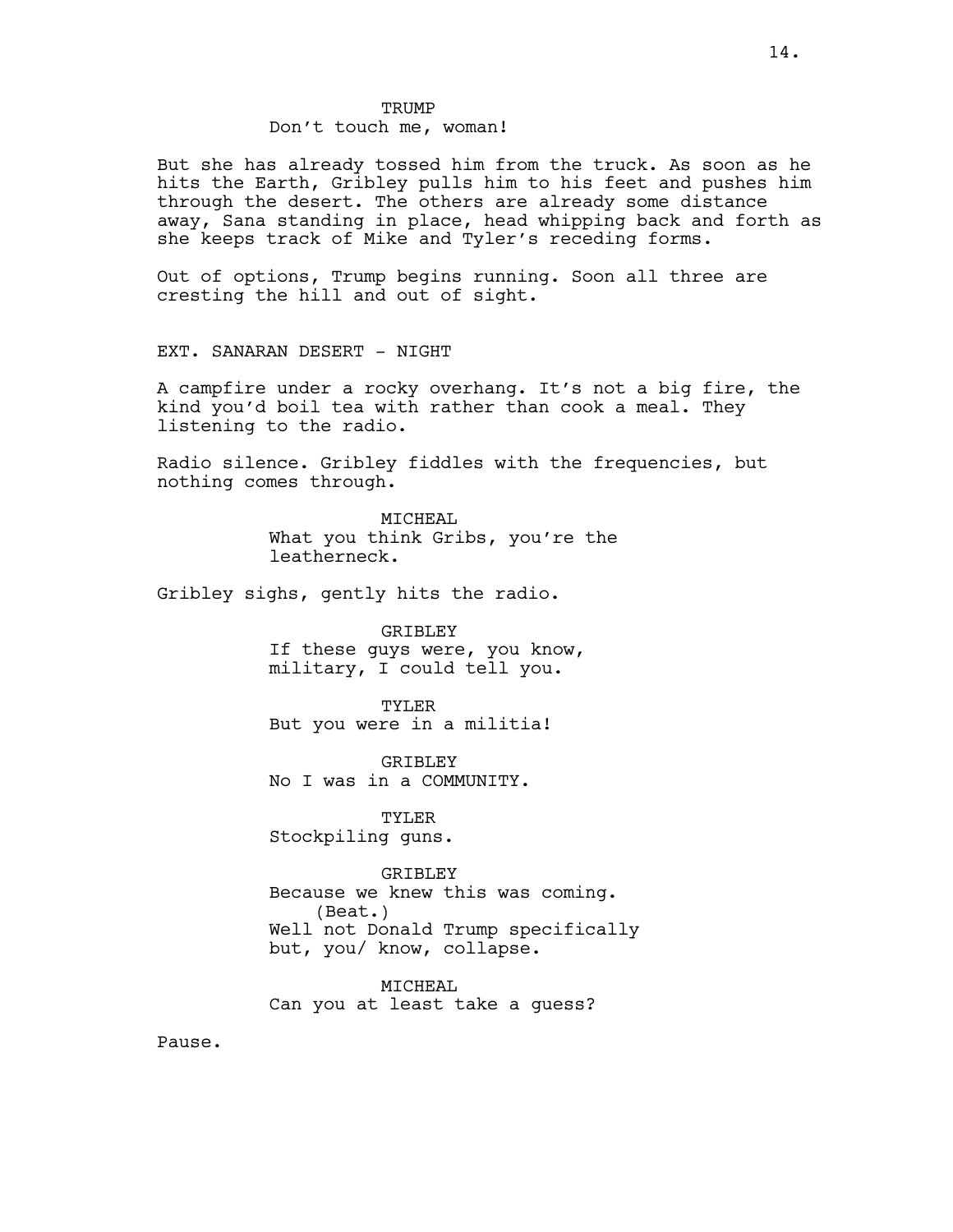#### GRIBLEY

They'll see the truck, so they'll know we're out here, but them searching the damn thing will slow them down. A little. They'll call their buddies and begin searching the desert in earnest. We lucky? This is less a militia than a hunting club. Half-dozen rednecks with more bullets than brains.

### SANA

But they could call in a real militia, if you're right.

Beat.

# GRIBLEY

What do you mean?

### SANA

I was able to catch the news earlier. Bunch of different factions signed a Concord.

### TYLER

A what?

### SANA

That's what they're calling it, the "Caucasian Concord."

#### MICHEAL

Of course they call it a Concord, purple/ prose bastards.

SANA Bunch of people calling it the Aryan Axis. Fun days ahead.

### TYLER

Well... shit... (Beat.) What a time to be alive.

GRIBLEY

So how long have they been like this?

SANA Today, basically.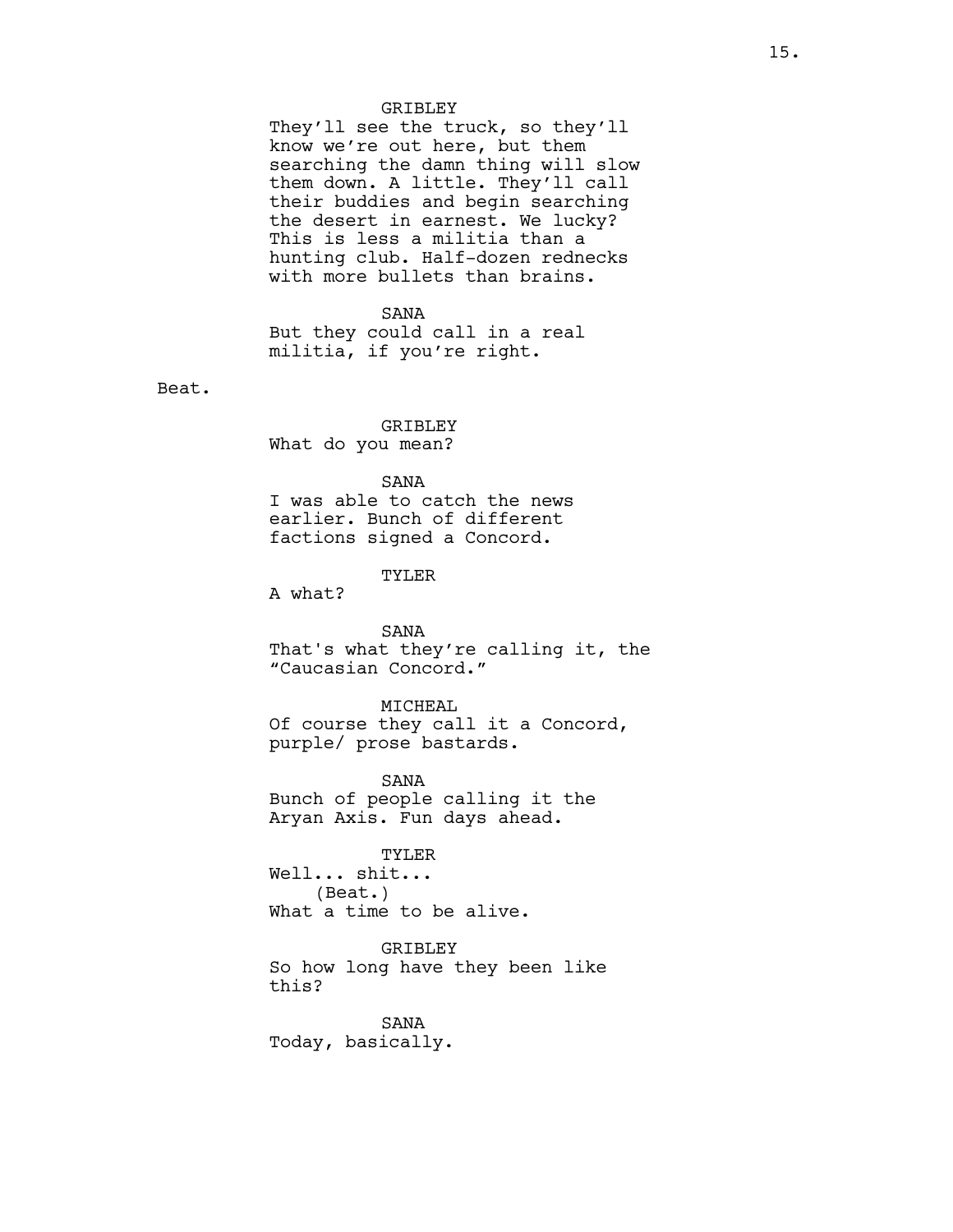**TRUMP** 

Well we're all white! So you know, I'm sure that we'll be fine, just say we're hiking/ or stargazing

MICHEAL

I'm gay.

TYLER I'm gay with him.

GRIBLEY I fought them at the Battle of Dearborn.

SANA I pass for white. My dad's Iranian.

Beat.

### TRUMP

Well... Just... don't mention any of that then! I mean I couldn't have guessed that at all. From you folk!

MICHEAL If we lie about ourselves then they've won.

TRUMP But they actually want to kill you so-

MICHEAL What else is new?

Beat.

#### TRUMP

Well, everybody lies already. So maybe consider it. Just a little bit, okay.

GRIBLEY

Noted.

Beat.

SANA

Can't believe we're almost to the border... Kind of scared. Really scared actually.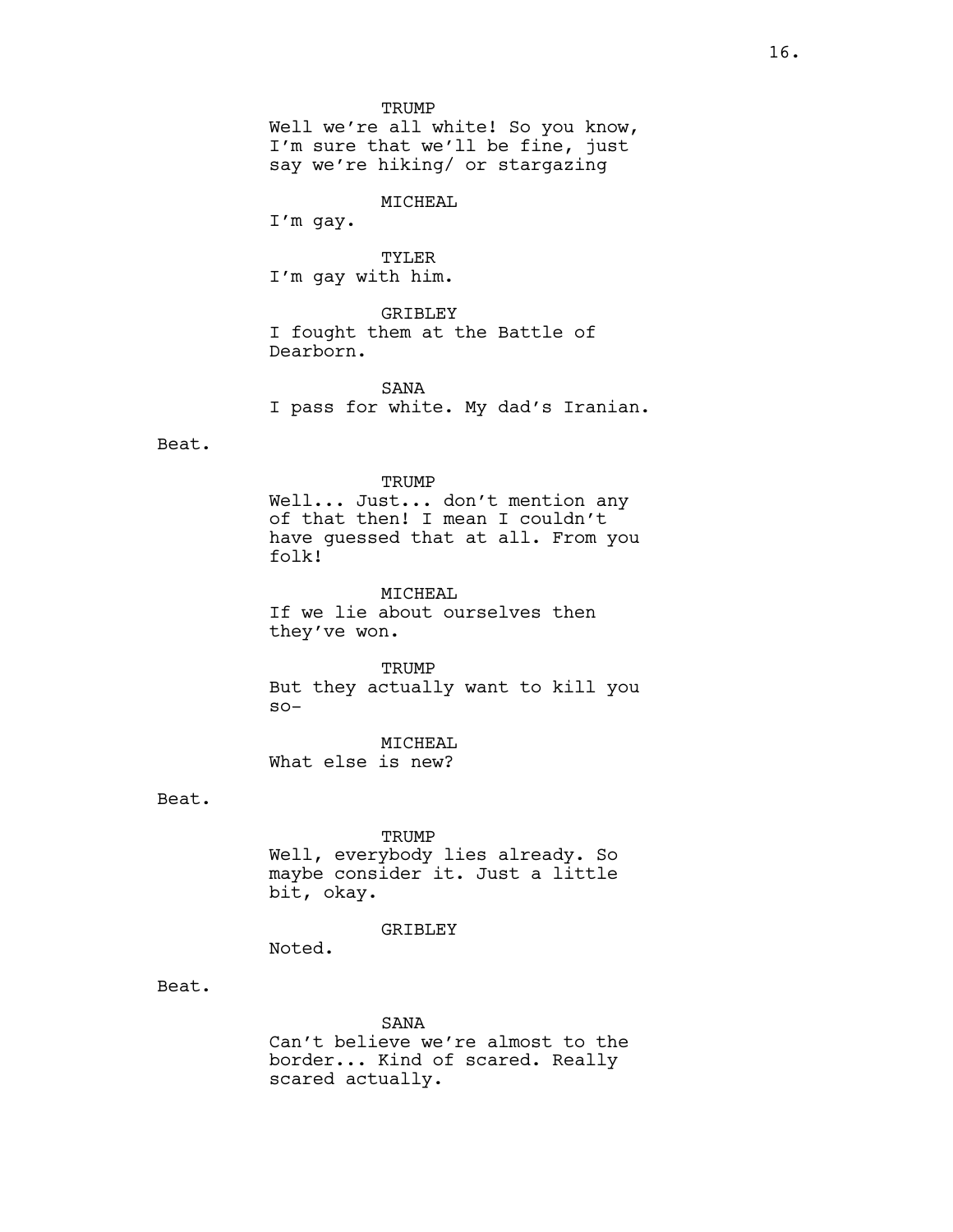MICHEAL We're all scared Sansy.

SANA Are we going to... split up after this? Because you know...

Beat.

#### TYLER

I never considered it.

### **TRUMP**

How long you guys been together.

### MICHEAL

Couple weeks. We actually met at the Canadian border. Kind of... eh, got deported together.

#### GRIBLEY

I would be in the woods right now if these idiots hadn't brought the entire U.S. Army down on my ass.

### MICHEAL

And, we stuck together because I had a map and Gribs can kill a man.

### TYLER

I'd think we'd stay together right? Like... seems a shame to assume we aren't yeah?

### Beat.

**TRUMP** 

Weeelllll-

#### GRIBLEY

You aren't part of the group, no one will stop you after the hop.

### **TRUMP**

Like I believe that! Like I believe that anymore, I'm watching all of you tonight, especially Chris Farley/ over there,

### TYLER

Tyler.

TRUMP Oh, I KNOW WHO YOU ARE-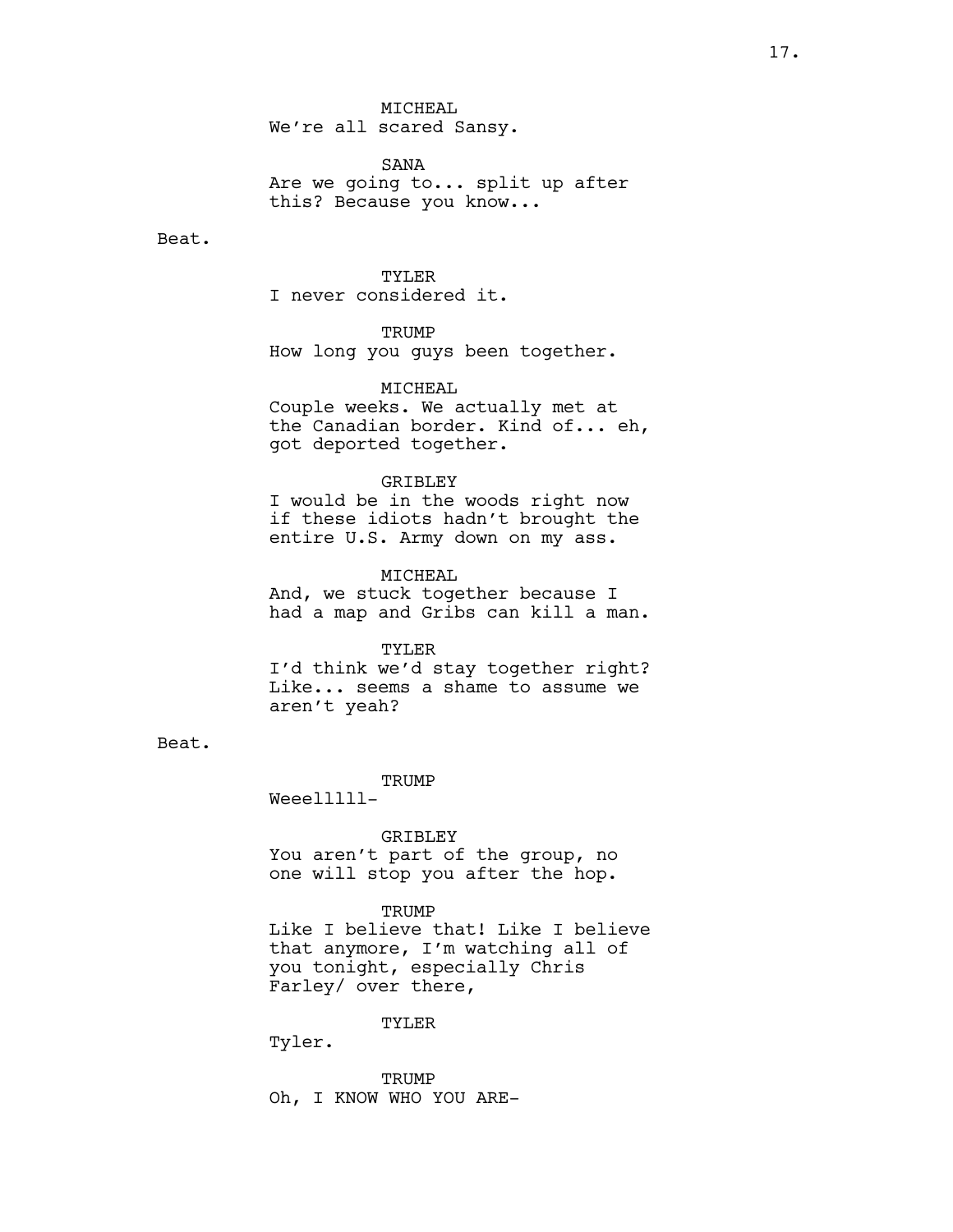Micheal clamps his hand around Trump's mouth. Beat. The hand is lifted.

> TYLER Fred, why are you trying to leave the country?

**TRUMP** What kind of question is that?

TYLER

Well, it seems to me you don't have any skin in this game, you're... kind of flippant.

TRUMP

Flippant? Nonono I just keep things in perspective, keep them in the big picture so I don't have to sweat the preventable.

MTCHEAL

It must be nice to do that.

TRUMP

Anyone can if they try hard enough.

SANA

Not anymore. (Beat.) My Dad was Muslim, and he looked it. Like, really, really looked it, almost offensively. I think even if he was just Iranian he would have been sent to a camp.

**TRUMP** Camp is exaggeration.

GRIBLEY

They are camps. I've seen them. They're a fucking human rights violation.

**TRUMP** Well just a moment, only suspicious people go to/ the centers.

SANA So my dad was suspicious?

**TRUMP** 

Maybe!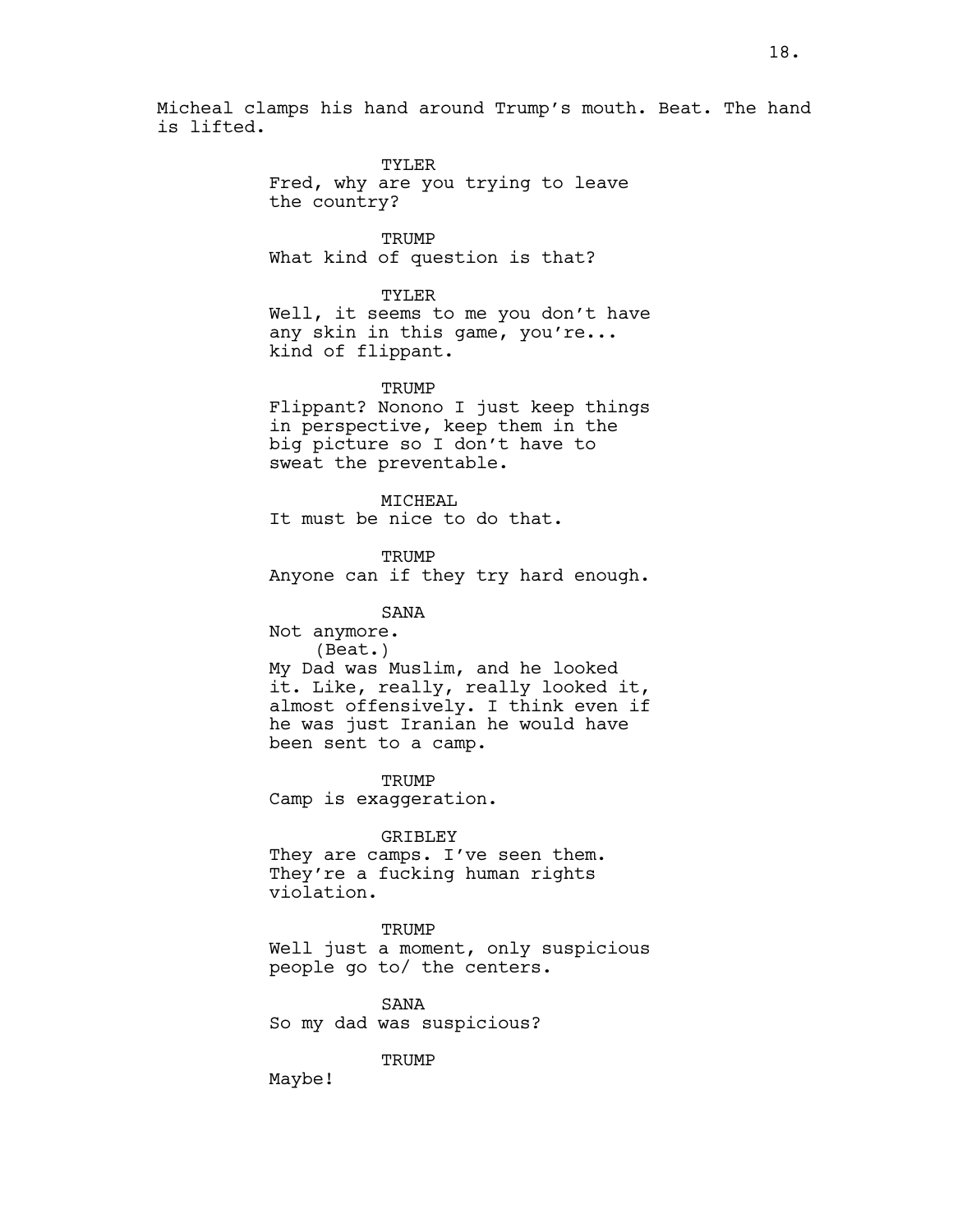SANA

My elementary school teaching father/ was dangerous

**TRUMP** Well why was he picked up if he wasn't huh? Like I said only/ suspicious

### GRIBLEY

Because Donald Trump has lost control of the situation. (Beat.)

If you look at the leaks, reports from ex-staff, it is clear Donald Trump is the most hands-off President in history. He has manufactured himself as a figurehead and allowed those under him to follow vaguely defined orders with little to no oversight.

#### **TRUMP**

But that's all presidencies, they all are just the leader/ of a passionate team of go-getters

#### GRIBLEY

There *is* no leadership, Fred. When every major policy is outsourced to someone else, when the parts of the beast cease speaking to each other and only to a deaf and dumb head, it's going to become a series of self-regulating, self-mandating systems.

#### TRUMP

You know, it's fascinating, so fascinating how you people seem to know *everything* about politics all of a sudden. Real backseat drivers here who need to learn to drive.

#### SANA

But it's true! Everybody knows he didn't really want to be President!

**TRUMP** Didn't want to be... who *doesn't*  want to be President?

TYLER Most people.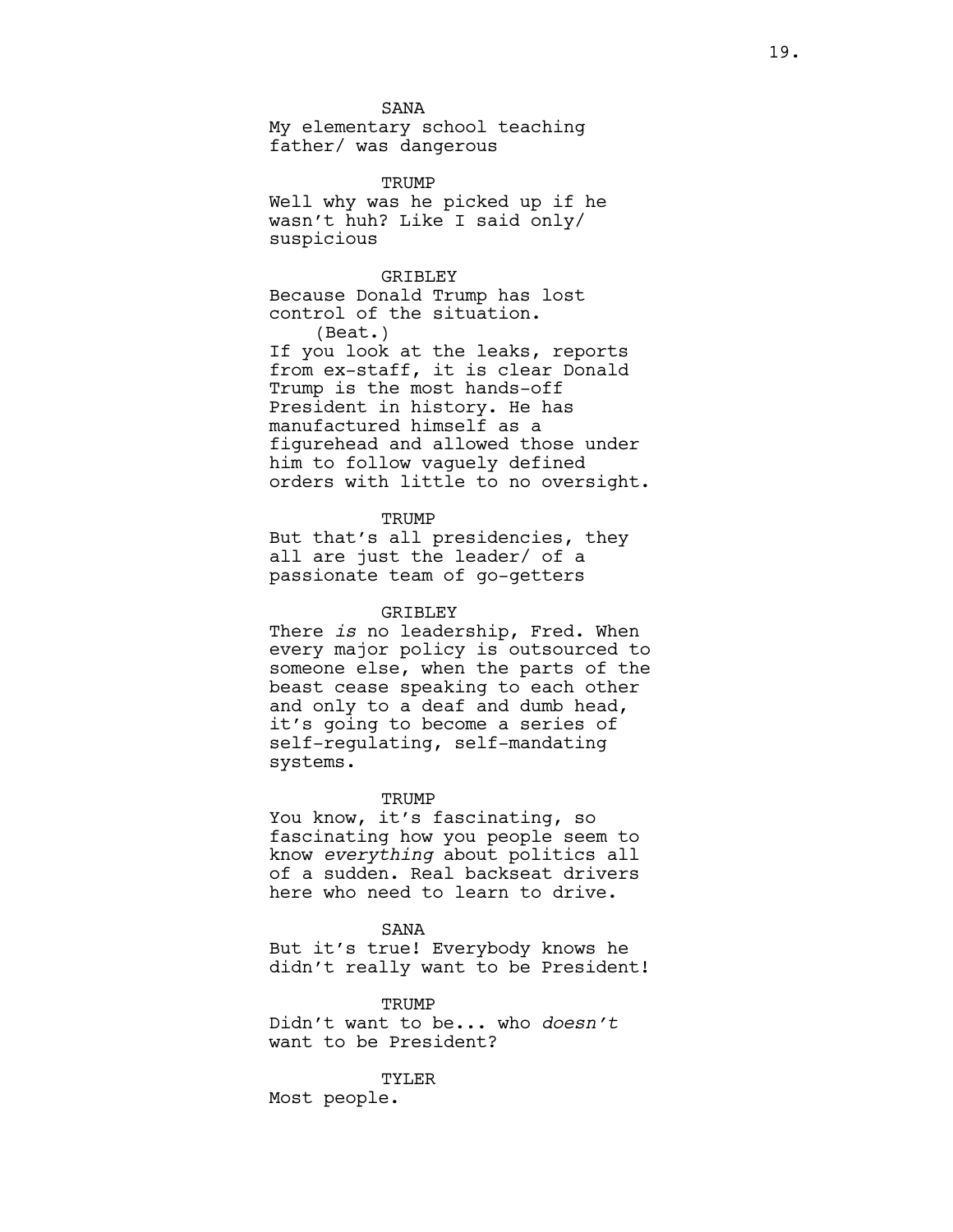TRUMP Stay out of this Farley.

TYLER

Tyler.

**TRUMP** I KNOW WHO YOU ARE!

### **GRIBLEY**

Fred, at least admit the country is worse.

**TRUMP** The country is going through a recession/ and eventually

GRIBLEY A depression,/ Fred

#### **TRUMP**

Don't interrupt me, woman, eventually a bull economy/ is going to rise and happen.

SANA But that could take decades.

### **TRUMP**

Well the bankers will know what to do! Wall Street knows how to save its tail.

### SANA

But Wall Street is the cause of all these collapses! They fucking left the country/ when Trump came into power

#### TRUMP

Oh yes, blame it on the Bankers, that's all your generation/does, blame it on the hardworking/ men of America

### SANA

The hardworkers have lost their jobs, Fred.

**TRUMP** Don't tell me, I know/ that, I know that!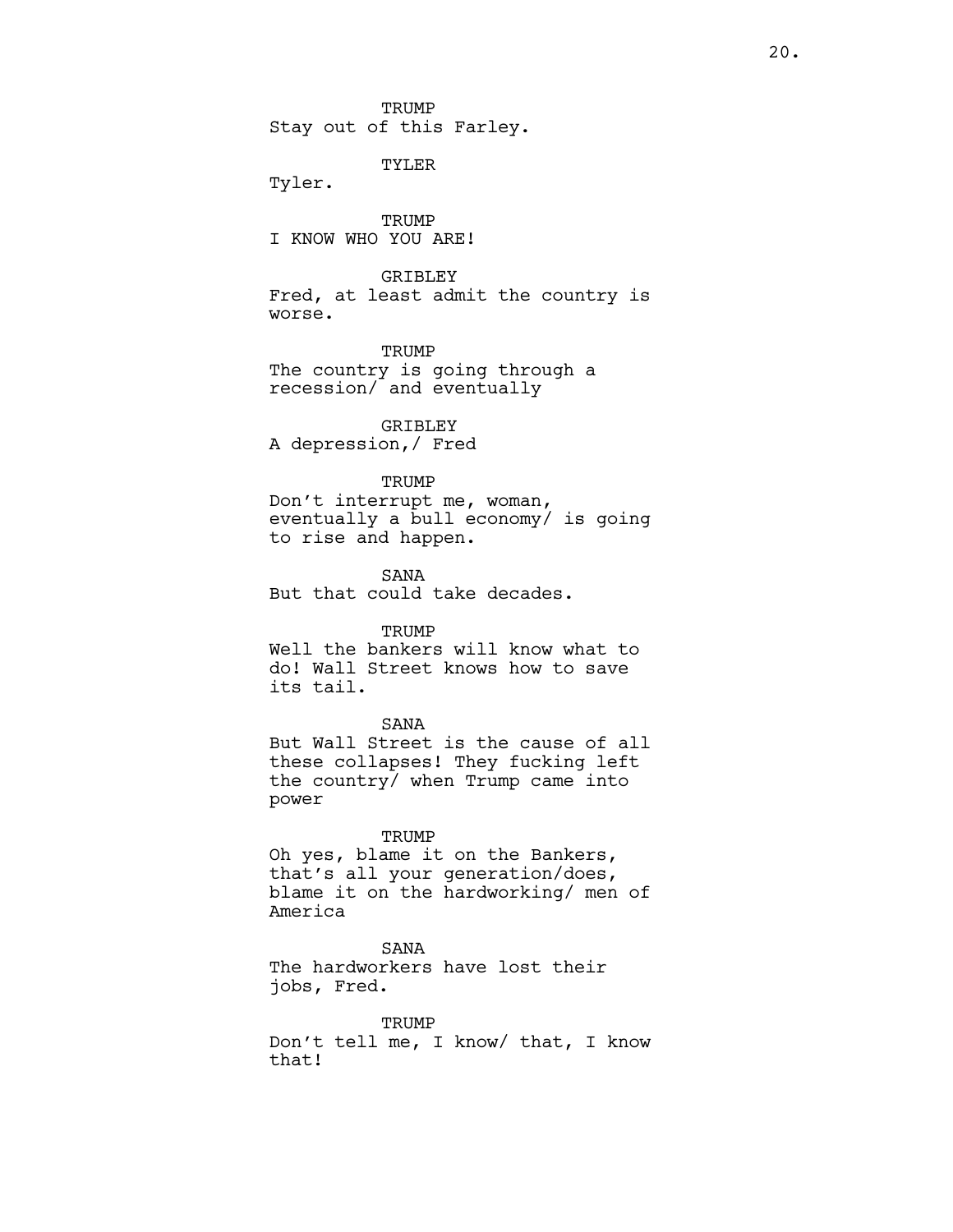GRIBLEY Then whose fault is it? Somebody fucked us/ over somebody

MICHEAL Well I'd say I'm guilty in part. (Beat.) I mean, I did vote Trump.

Silence.

Tyler laughs.

TYLER Good one Mi! Good one! Way to/ cut the tension.

MICHEAL Ty, stop. (Tyler quiets, Micheal pats his thigh.) I'm fine. (To the others.) I really did vote for him.

Beat.

SANA You didn't... Mike you're a good person/ you wouldn't

#### MICHEAL

Don't play that card. Don't. Voting doesn't represent a person's character, so lets not even talk that/ shit alright.

GRIBLEY

But you're *gay*.

### MICHEAL

I certainly am.

GRIBLEY You're gay and... after how he acted after Orlando/ how could

TYLER

Gribley I appreciate you as a person but you do not fucking bring up Orlando against *my /boyfriend*.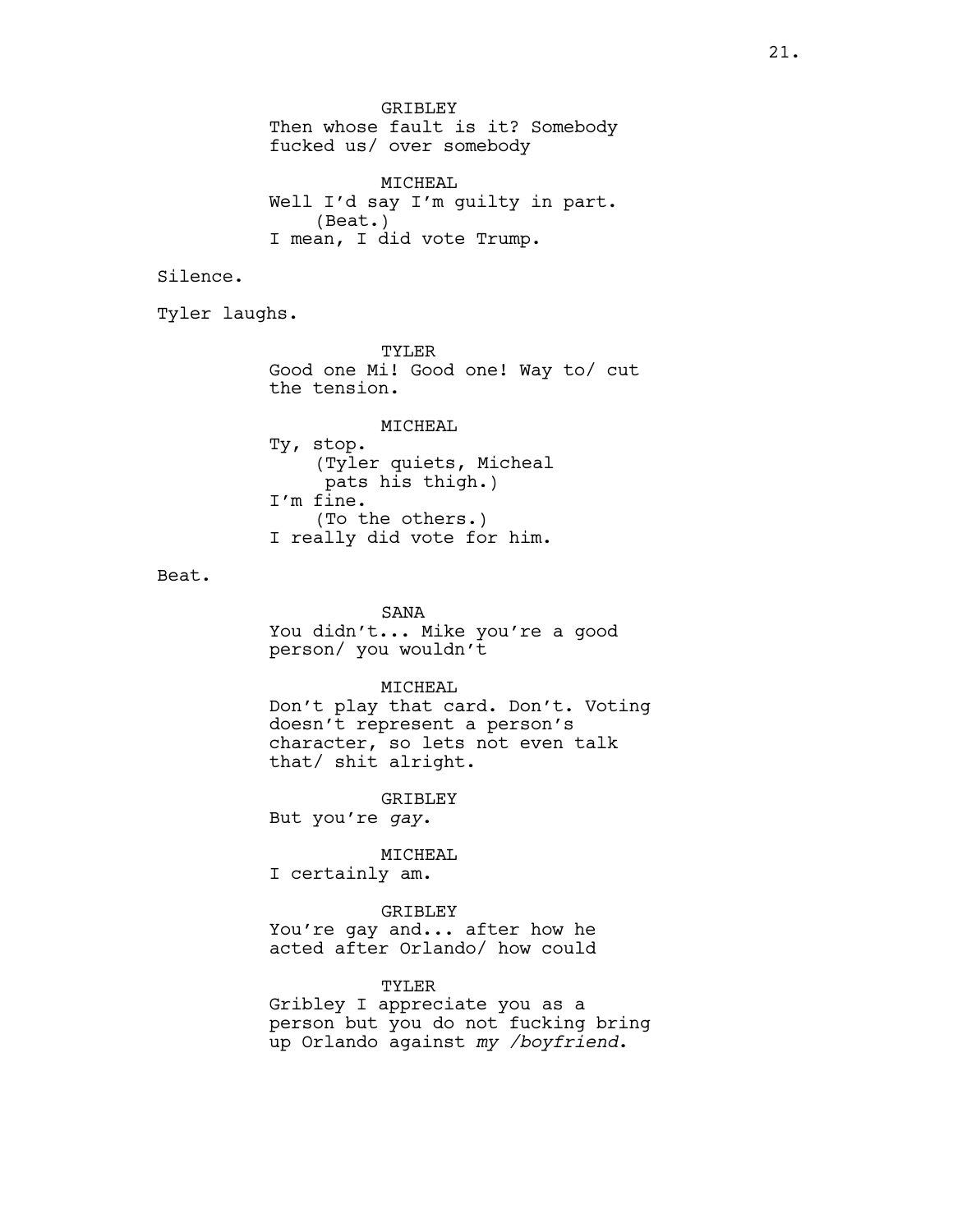SANA But you have to admit what he did was wrong Tyler.

TYLER Well I voted for Donald Trump too, so what, am I a bad gay?

MICHEAL Ty you voted for Gary Johnson.

TYLER As if you'd know!

MICHEAL You specifically said, "Why pick a prick when a Johnson's right there."

TYLER Mi, I voted for Trump. Okay? Okay.

Beat.

SANA My dad is dead Micheal.

Beat.

MICHEAL I'm so sorry, Sana. We both are sorry... I'll be the first/ to admit we

SANA Why would you vote for him?

Beat.

### MICHEAL

Well... I was really angry. At a lot of people. Mostly the government. I mean... It was so broken and I was Bernie or Bust, I was there since the beginning, and I *believed*. But... *they sabotaged him.* The people who are supposed to look out for me *overruled me*. And remember they were saying Trump was going to lose, and he was goofy but I didn't think of him as evil so... (Beat.) I just wanted to vote no confidence

in the system.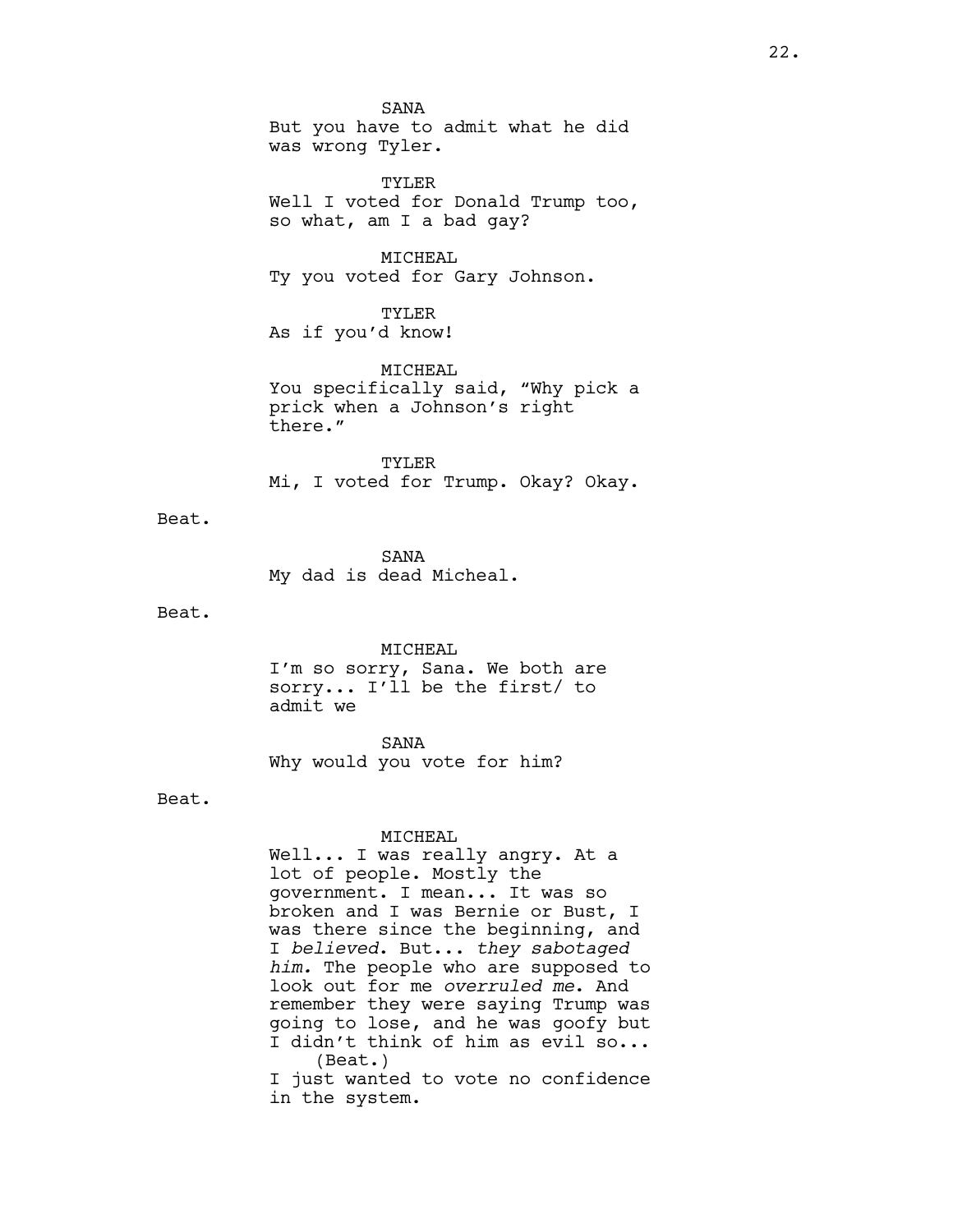TYLER That's it, exactly it. A vote for Hillary meant voting for things to stay the way they are but Trump... No Confidence.

MICHEAL Just wanted to scare Capitol Hill.

# SANA

That isn't an excuse.

MICHEAL No, it's not. But it isn't just me. Over half the country voted Donald, Sana. (Beat) That half has a lot to fucking answer for I'm afraid.

Beat.

### **TRUMP**

I'm leaving.

MICHEAL We don't need this/ now Fred.

### TRUMP

The political climate of this group is toxic and accusatory and I am not going to listen to you badmouth things you cannot possibly, ever, ever understand.

### GRIBLEY

Bye then.

Trump gets up, walks into the dark.

MICHEAL Fred, the Welcome Mat's the other way.

TRUMP I'm getting/ the truck.

SANA The Militia/ might be

TRUMP They love me. Unlike you bitter losers.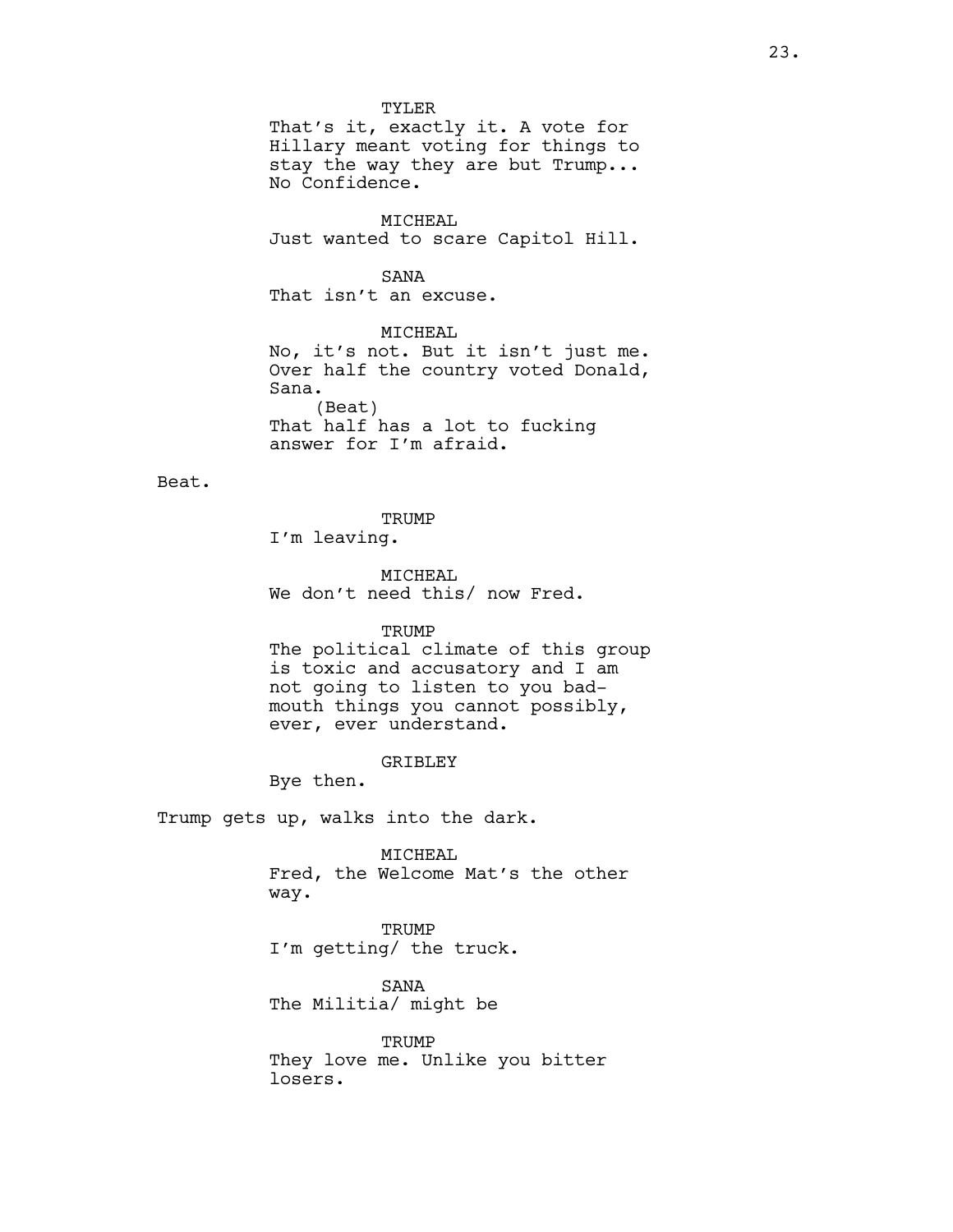They watch him as he disappears.

EXT. SONORAN DESERT - CONTINUOUS

It's close enough to dawn that the black of night has turned lapis blue. Trump stomps through the desert, grumbling to himself. He kicks rocks, glares at the stars, daring anything to make his day worse.

Finally, the pickup is in front of him: The door open, the lights still on, a yellow pool in the oceanic night.

Trump squeezes into the driver seat. The keys are still in the ignition. He reaches for them, but stops horrified.

His hands are *dirty*.

Trump grimaces. Opens the be glove box and pulls out disinfectant wipes. His breath catches, as opens the lid. He touches the first wet wipe and sighs. He cleans his hands with religious delicacy, careful to get beneath each nail and between the fingers.

He lets himself relax after months on the lam, it nearly sends him to sleep. For the first time we REALLY see the cab. The dusty upholstery, the bug-streaked wind shield. Trash covers the floor: remnants of fast food and late night coffees.

There's a picture taped to the rearview mirror. Trumps plucks it away, examines it.

Mountains over browning prairie, in the distance the pixelshapes of a town. A bit ahead is a line of figures on horseback. They're twisted in the saddles, smiling over their shoulders. Of the horses we see only their butts. The riders wear what looks like bike helmets, but everything else is country. They've all posed: Flexing muscles and sticking out tongues.

At the end of the line, is Gribley.

Trump flips it over.

In precise looping handwriting: Forton, July 2014, John 15:13.

> MICHEAL (O.S.) Nice picture isn't it?

Trump startles. Outside the truck, Micheal smiles. He's still sweaty from running over, skin catching the light. He scoots into the driver's side.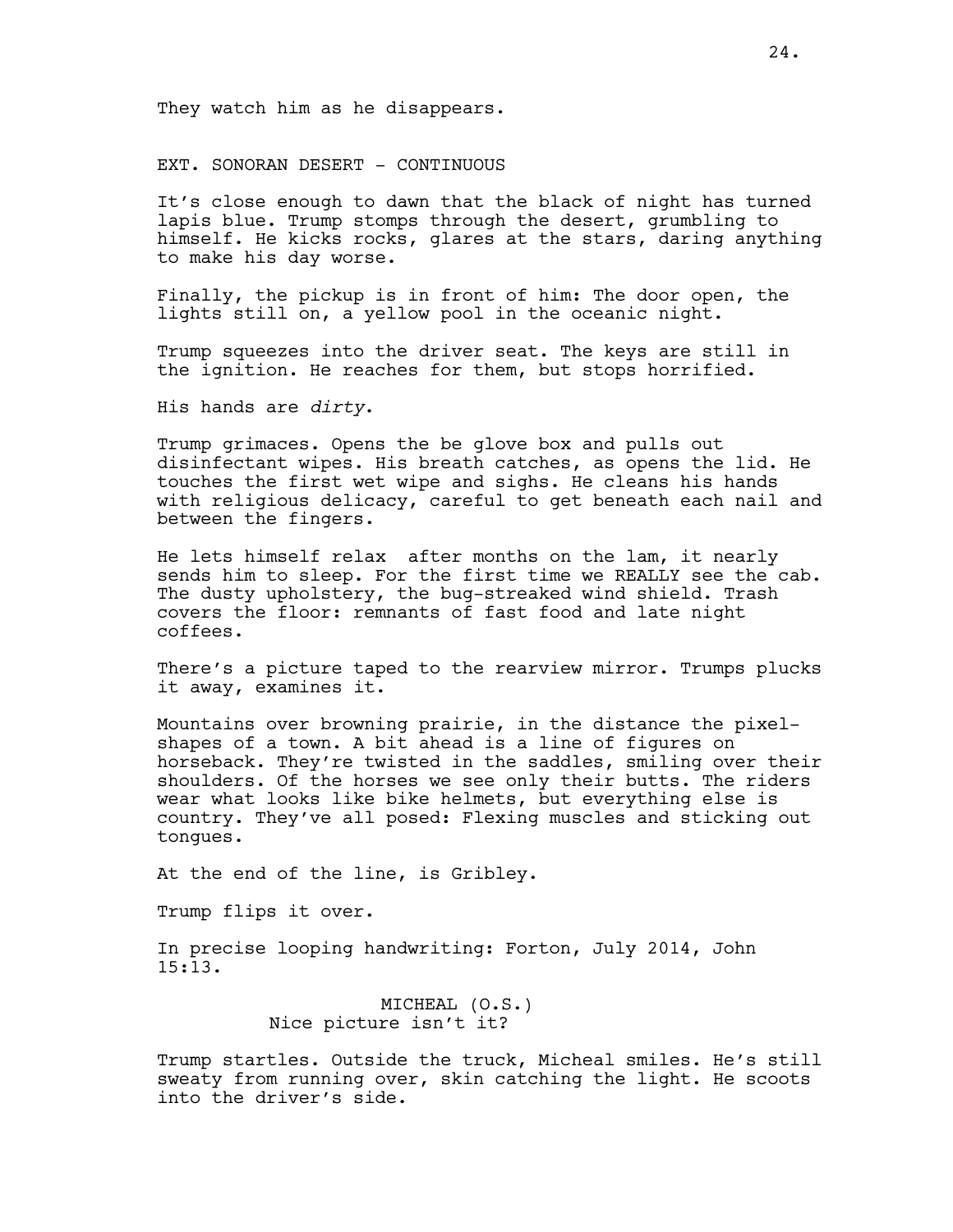MICHEAL (CONT'D) Won't tell us what it's about. Is there anything on the back?

TRUMP The hell you want?

Beat.

MICHEAL

Look. We got mean. We jumped down your throat.

**TRUMP** Damn straight you did.

MICHEAL

I'm sorry.

### **TRUMP**

Not like any of it is my fault, not like anyone could have seen this nightmare coming.

Beat.

MICHEAL Can I look at the picture?

Trump flicks it in Micheal's face. Micheal, examines it, turns it over to read the back. Sticks out his lip. Recognition?

> TRUMP Know these people?

### MICHEAL

No. I think Gribley was into some heavy shit. Acts military but... there was no army at the battle of Dearborn, brother. All those people? Militia.

**TRUMP** I thought she hated the Militia.

MICHEAL Lots of different militias these days. (He smiles.) Maybe I found a fellow Marxist! (Beat.) (MORE)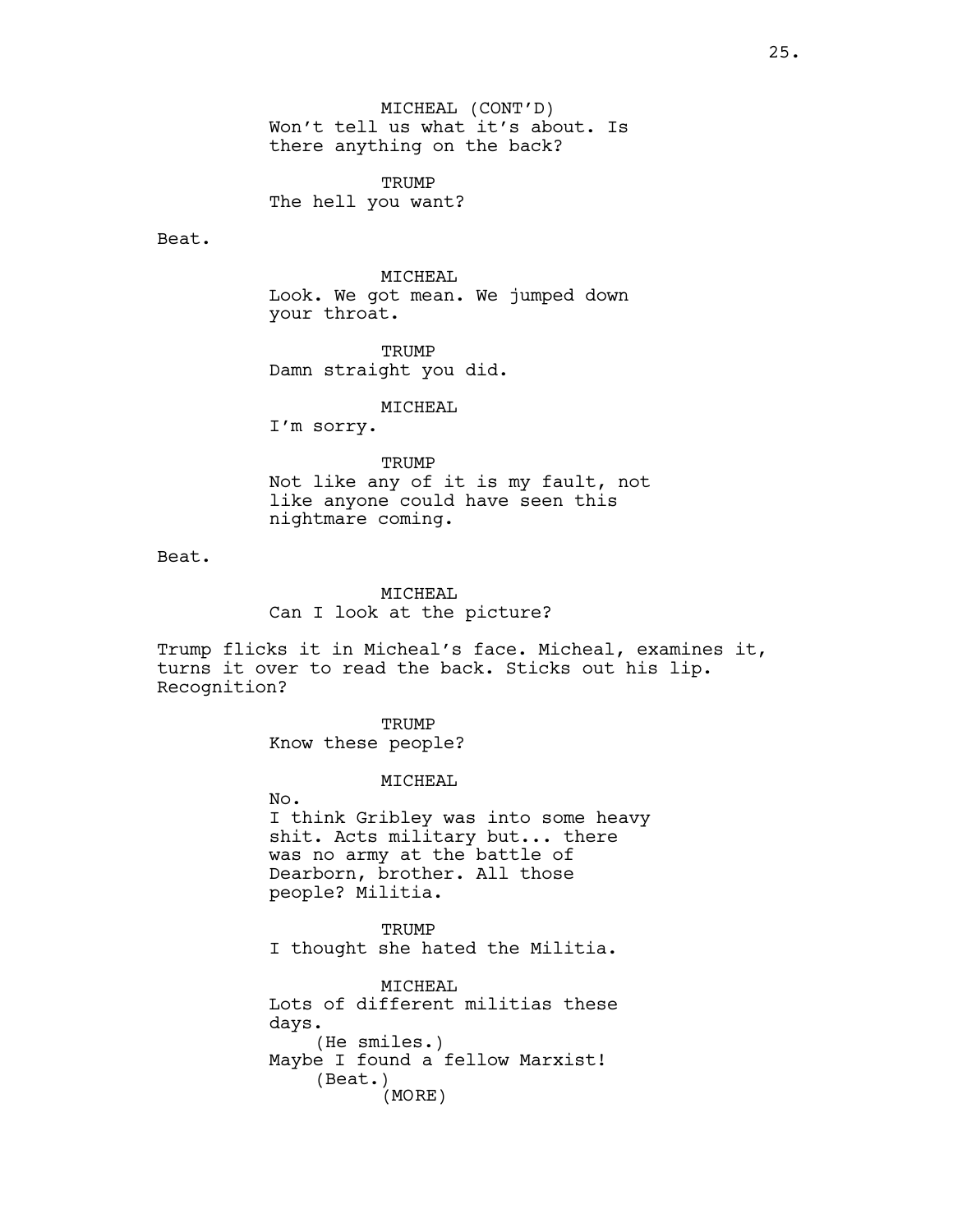Joking. I'm just a run of the mill socialist. MICHEAL (CONT'D)

Beat.

**TRUMP** I'd like you to get out of the truck, "Brother".

MICHEAL This truck is a dangerous thing. Militia will be keeping their eye out for it.

**TRUMP** The Militia won't bother me.

MICHEAL You sure of that?

**TRUMP** 

Of course.

### MICHEAL

Zealots are flip-flopping things, remember one of the first Christians killed Jesus, Mr. Trump.

Trump blinks. He leans back in his seat, hand lowering for the keys.

> TRUMP How long have you known?

MICHEAL Immediately, like... come on! We've seen your face everywhere for a fucking year, I know it better than my mom's. (Beat.) We thought, you know, if you wanted to say who you were, you would.

Trump takes off his cap to rub his face from scalp to chin. He sucks in air, lets it out.

> **TRUMP** Why? Would you do that?

MICHEAL Well... I dunno. Give you the benefit of the doubt, maybe you wanted/ to start over.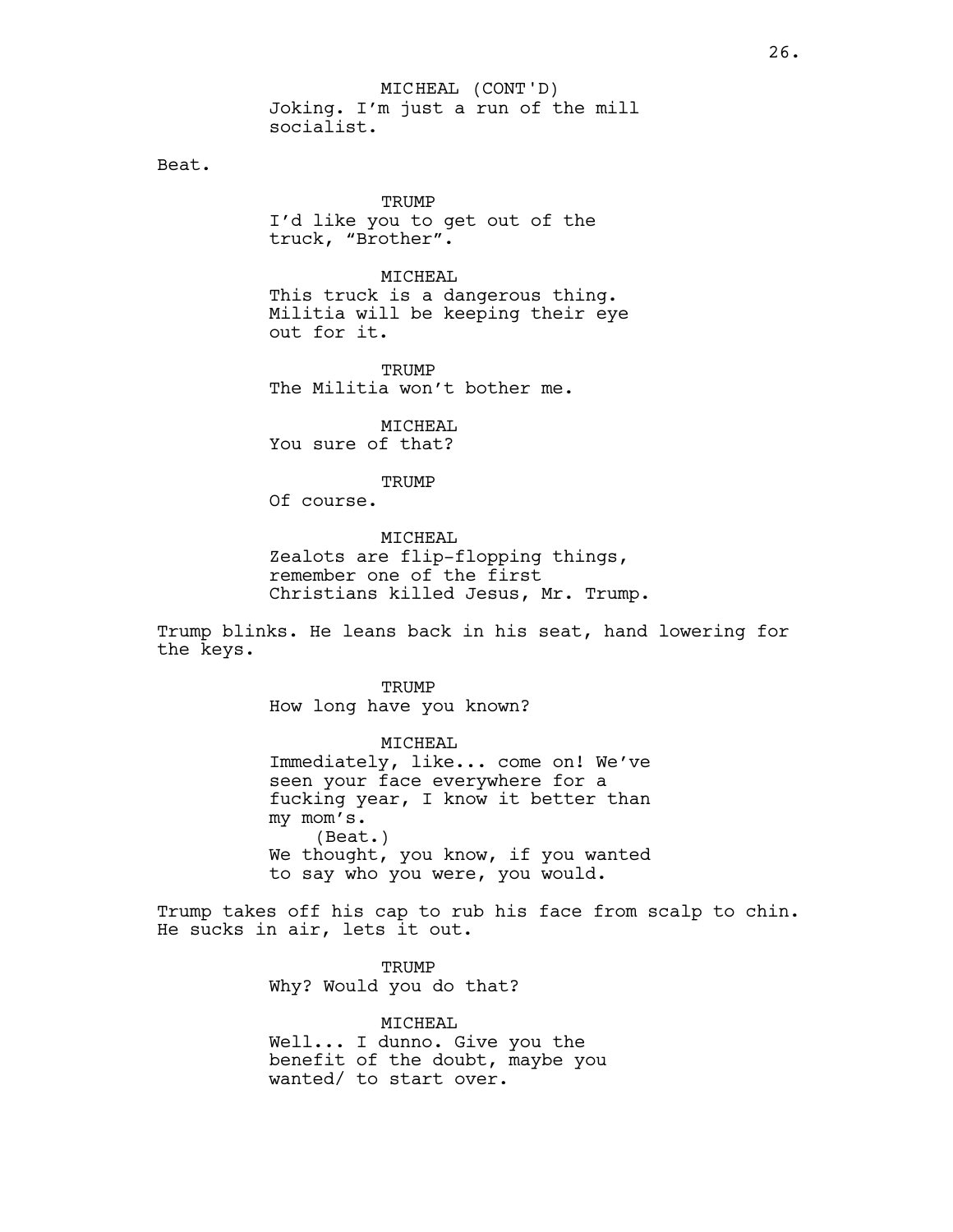TRUMP

Everyone wants to kill me! Everyone. Were you waiting? Huh? DID THE FUCKING CANUCKS SEND YOU?

### MICHEAL

The what?

### **TRUMP**

Why would you let me in if you hate me?

### MICHEAL

Well Gribley *did* want to kill you. She picked up this rock and everything. We were all kind of into it too, but... we just realized we were tired. Just... bone tired. (Beat.) We aren't forgiving you. Some people can hate for their entire lives. Can't speak for the others, but I just don't have the stamina for it. Sometimes I wish I did. But... I don't.

Silence.

#### TRUMP

Get out.

# MICHEAL It's a mean, mean world Brother. Too mean for anyone to walk alone.

**TRUMP** Maybe if you're a pussy, but I'm a Trump. We're made of sterner stuff.

Beat.

MICHEAL Okay then. Best of luck to you, Mr. President.

He holds his hand out to shake. Trump hesitates. He might-

A gunshot shatters the windshield. Micheal yells, clutches his shoulder. The window goes white, opaque. Another shot and it shatters, cheap foam exploding from the seat. Trump ducks, turns the key.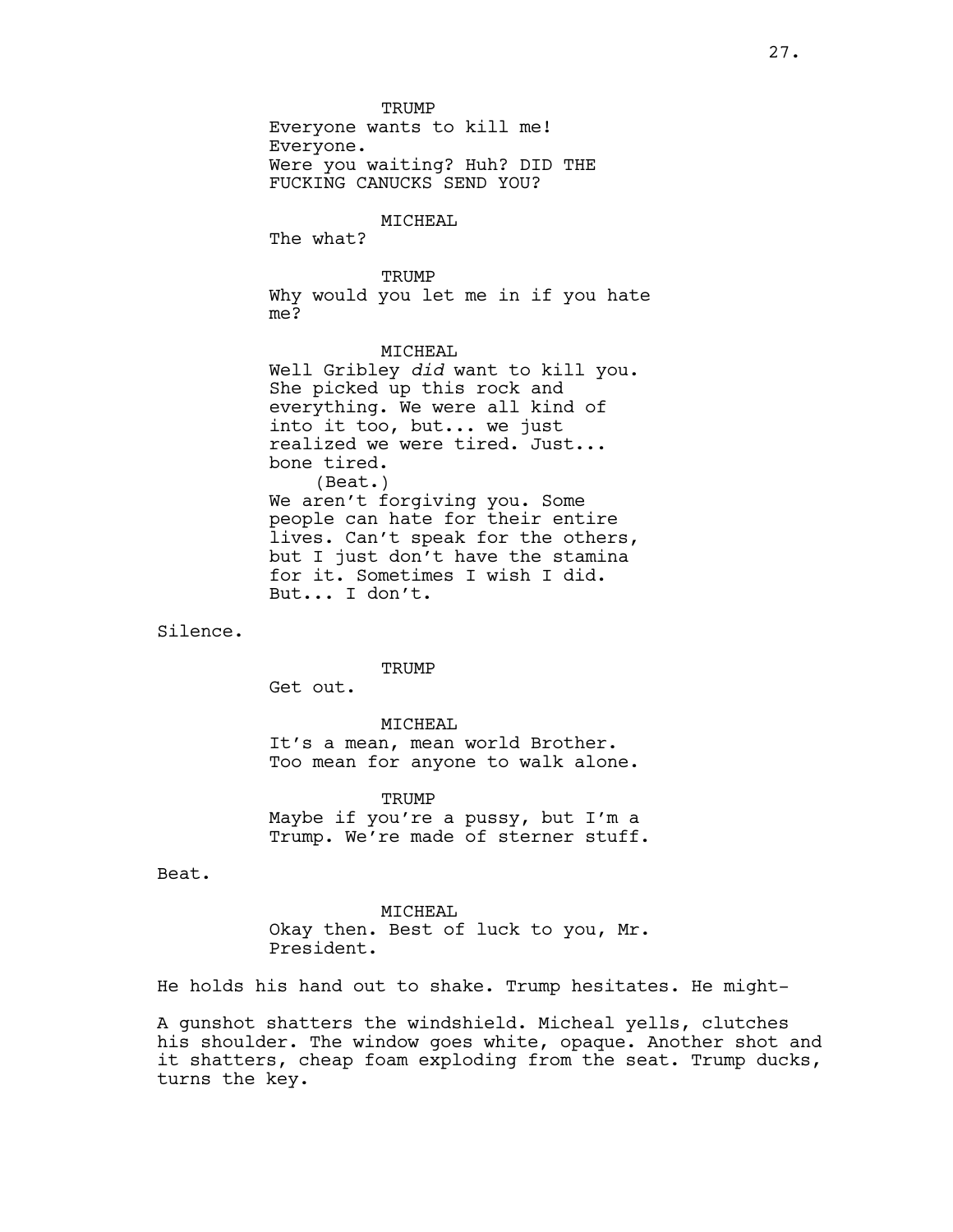TRUMP Oh Fuck! Oh FUCK!

The side windows are shattered, and both Trump and Micheal are dragged from the truck, tossed to the ground.

Trump lands on his back, looking up into a shotgun barrel.

*Click*.

He winces, a flashlight is turned on.

### RADIO A Howdy hoo, libtardo.

Trump chokes and wheezes, so afraid he can't breathe. Behind the light the edges of a face can be made. Coke bottle glasses, glint above a tapered nose.

> RADIO B So, how we gonna *proceed*?

RADIO A Count of three blow their heads off?

RADIO B

Sounds fair.

#### MICHEAL

Fuck off! Fuck/ off you inbred, rotten mouthed, goatfuckers, I'll fuck you both in hell!

RADIO A

A one.

RADIO B

A two.

RADIO A A- Oh my God.

Beat. A boot, kicks off Trump's hat.

RADIO B Dude, you're making/ me blue

RADIO A We found the President.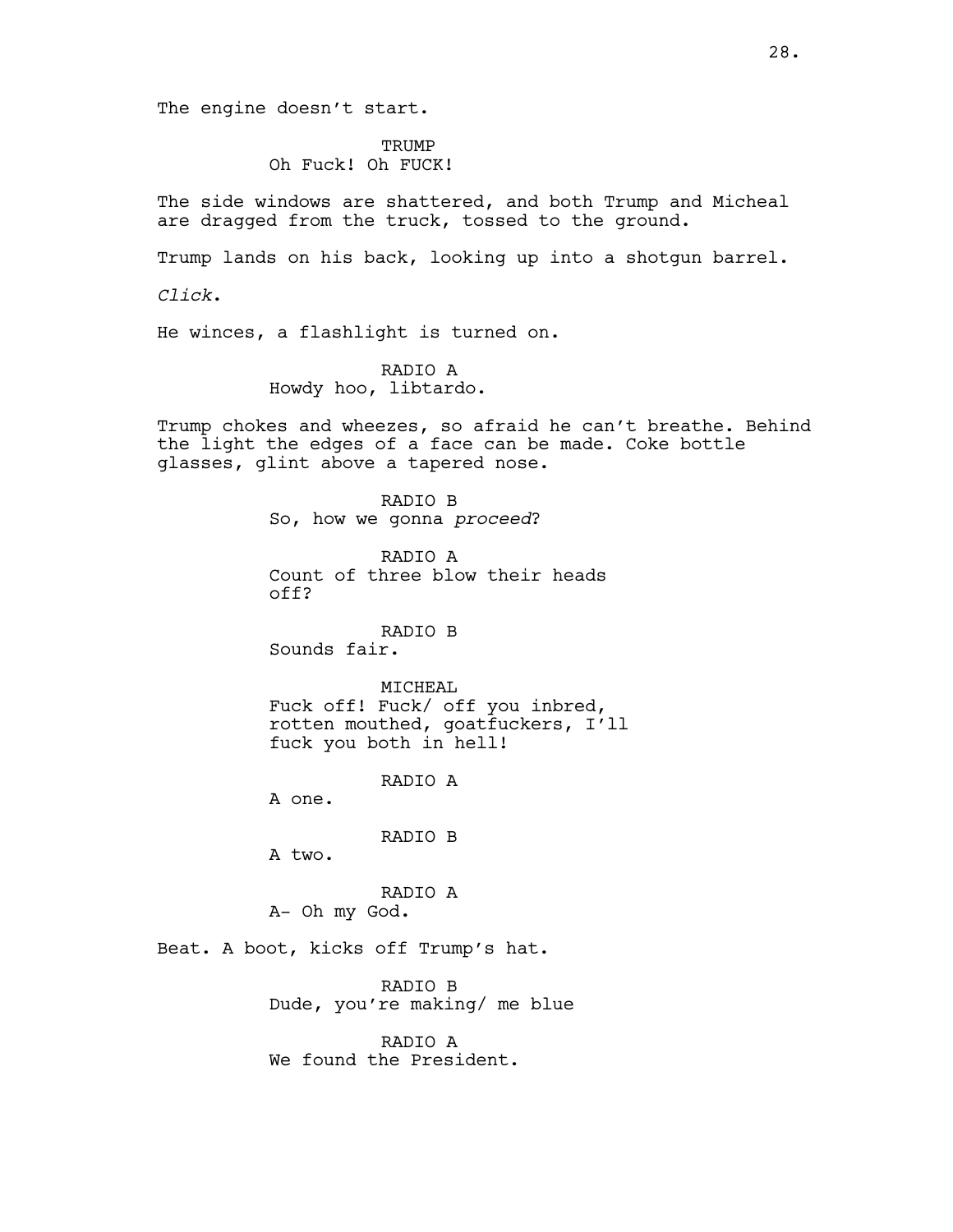The flashlight turns off. Trump is lifted gently by the arms, until he's standing face to face with his assailant.

He's facing a seventeen year old. The kid smiles, pushes up his coke bottle glasses.

# RADIO B President of what?

The boy lunges forward, buries his face into Trump's deflated bosom. He inhales deeply, as if Trump's chest hair were sweet flowers.

#### RADIO A

We found Donald Trump.

A beat. Footsteps and the other assailant, a man in his thirties with a round belly and a few blackened teeth, rounds the truck. When he sees Trump he drops his gun.

A moment, then he rushes forward, hugging the septuagenarian with his companion. Trump keeps limp in their embraces.

On the other side of the truck Micheal rises to his feet, clutches his shoulder. He grunts, looks at Trump.

Trump returns the gaze.

Micheal turns and limps away.

Trump watches him leave as he is put back on the ground. His cap is placed back on his head as the Radio Men twitter over him.

## RADIO B

I've went to your anaugaration sir, me and the whole family saw you and heard you and it/ was the happiest day in my life sir

RADIO A Oh my Lord. Mr. President I can't believe it. What are you doing in the desert?

For a moment Trump lowers his head, his cap obscuring his face. The Militia await his answer. .

> **TRUMP** He's getting away.

The Militia go silent. Trump points his chubby finger into the night, towards the shadow of Micheal.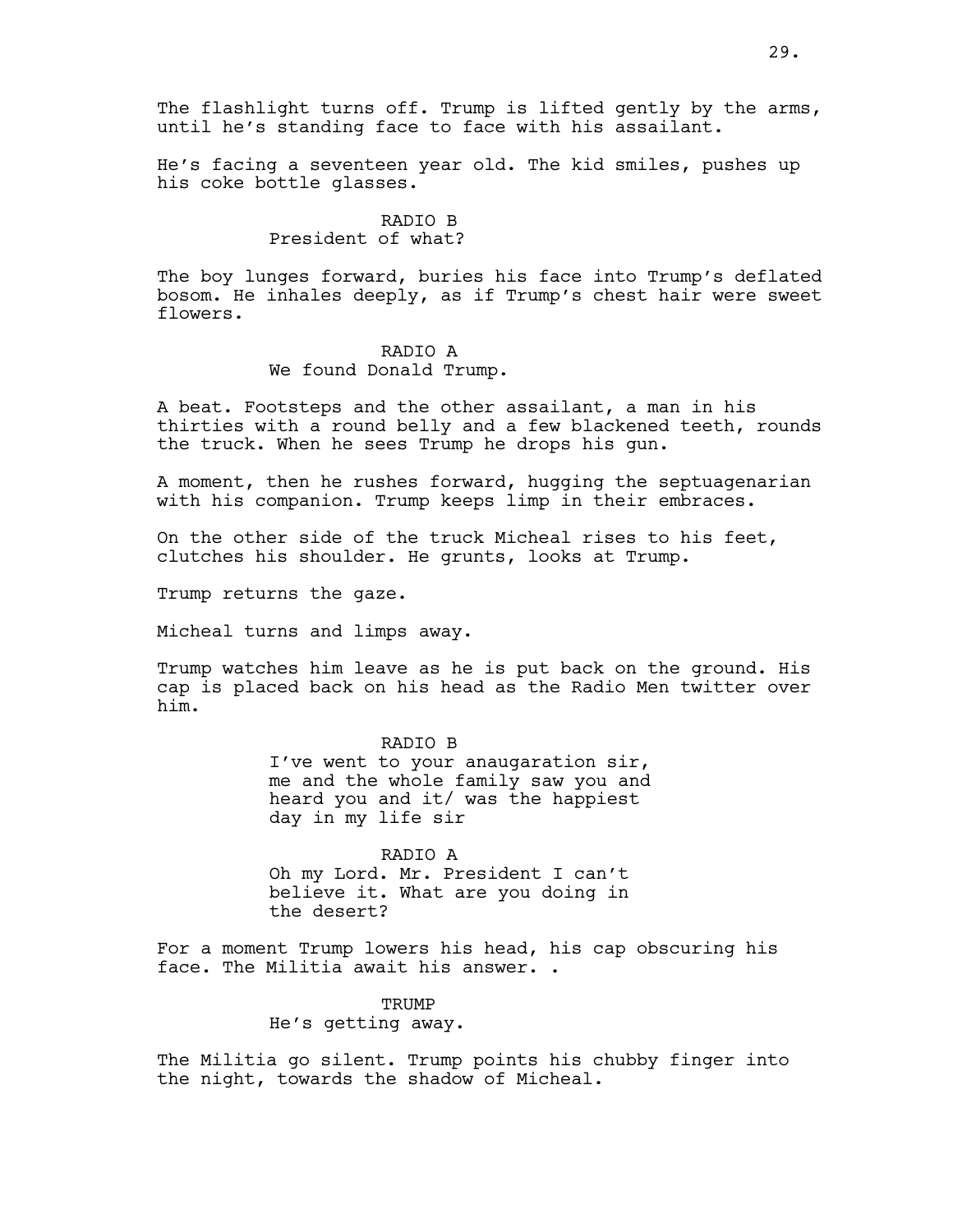TRUMP (CONT'D) That man and his friends are Canadian spies leaving the country. (He smiles.) I infiltrated their ranks, you see? I... I'm on a secret mission. Thanks for backing me up.

The Militia turn, eyes widening.

RADIO B Oh shit I/ forgot

**TRUMP** After him he's getting away!

The Militia turn, the boy looks to him.

RADIO A Sir, do you want to come/ with us?

**TRUMP** 

No! I'll just slow you down. I'll, I'll wait here, alright?

A moment of confusion, the Militia look to each other.

RADIO A Okay, we'll call reinforcements then comeback alright? Fucking savages live in the desert.

They run away, crest a hill.

We hear their engines roar, Trump jumps back into his truck, twists the key. Once, twice.

He looks up, sees twin clouds of gray earth as the Militia chase after Micheal.

He twists the key, the truck rumbles, gasping for breath, then coughs. Something pops, and smoke pours from the hood. Trump stares at the smoke.

The sound of motors grows louder.

Trump looks up to find a fleet of Humvees, maybe a dozen roar around him, painted red and white and blue, flying Confederate and swastika flags. Their drivers hoot and holler, begin to circle him, firing rifles into the air as a chant begins.